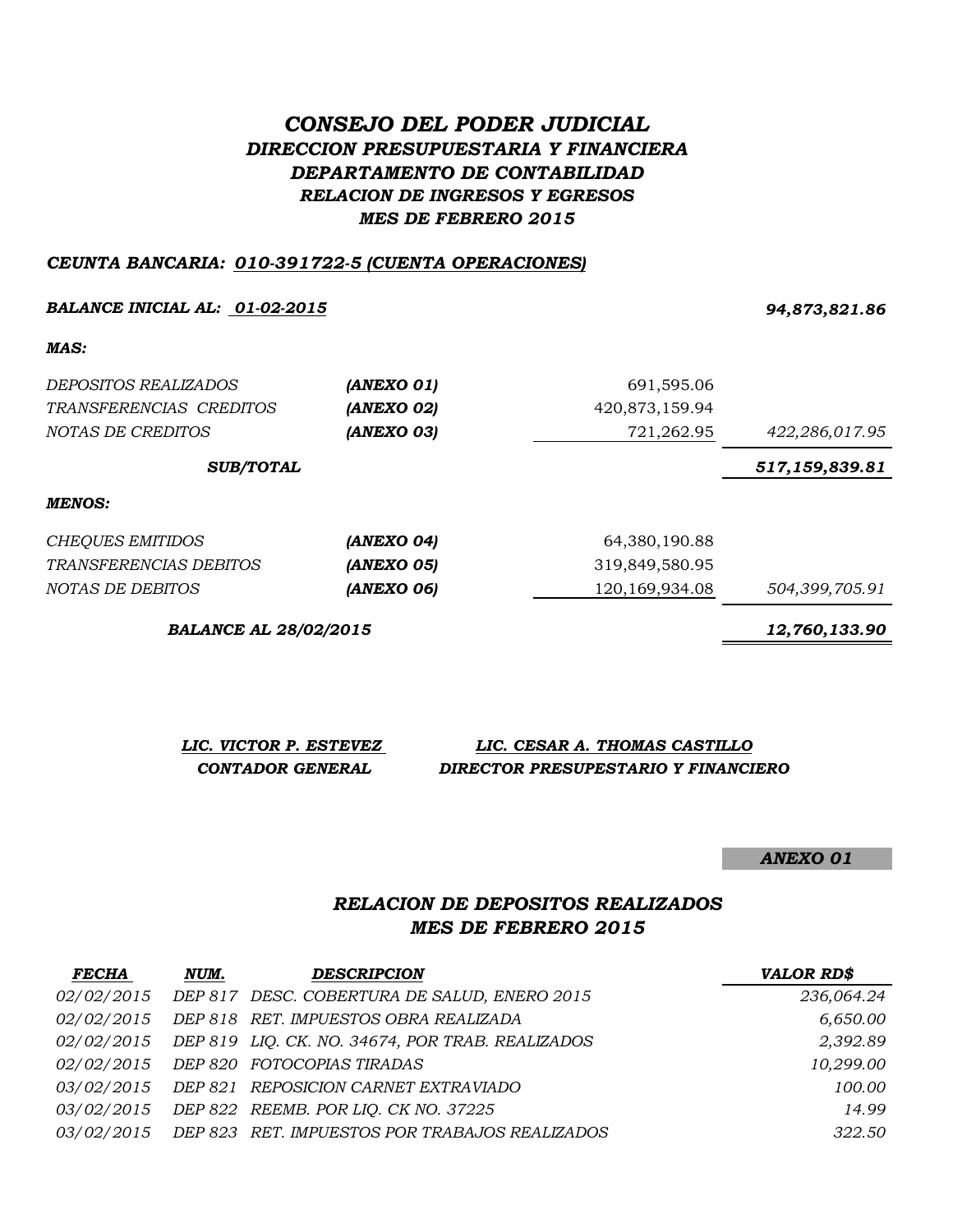| 04/02/2015 | DEP 824 DESC. DE DIETA Y GASTOS ALIMENTICIOS A EX EMPL.    | 2,830.00   |
|------------|------------------------------------------------------------|------------|
| 04/02/2015 | DEP 825 RET. IMP. POR TRABAJOS REALIZADOS                  | 5,979.55   |
| 04/02/2015 | DEP 826 LIQUIDACION CHQ33642, D/F 11/08/2014               | 55.72      |
| 04/02/2015 | DEP 827 FOTOCOPIAS TIRADAS                                 | 21,143.00  |
| 05/02/2015 | DEP 828 RETENCION IMPUESTOS POR TRABAJOS REALIZADOS        | 10,075.78  |
| 05/02/2015 | DEP 829 REPOSICION CARNET EXTRAVIADO                       | 100.00     |
| 05/02/2015 | DEP 830 LIQUIDACION CHQ33720                               | 4,877.14   |
| 06/02/2015 | DEP 831 FOTOCOPIAS TIRADAS EN SECRETARIA GENERAL SCJ       | 2,786.00   |
| 06/02/2015 | DEP 832 LIQUIDACION CHEQUES, NOS. 36554 Y 35762            | 12,946.19  |
| 06/02/2015 | DEP 833 RETENCION IMPUESTOS POR TRABAJOS REALIZADOS        | 1,540.00   |
| 06/02/2015 | DEP 834 DESC. GASTOS ALIMENTICIOS VARIOS EX-EMPLEADOS      | 7,080.00   |
| 06/02/2015 | DEP 835 REPOSICION CARNET EXTRAVIADO                       | 100.00     |
| 09/02/2015 | DEP 836 RETENCION IMPUESTOS POR TRABAJOS REALIZADOS        | 1,400.00   |
| 09/02/2015 | DEP 837 REPOSICION CARNET EXTRAVIADO                       | 100.00     |
| 09/02/2015 | DEP 838 INGRESOS POR FOTOCOPIAS                            | 492.00     |
| 09/02/2015 | DEP 839 ALQUILER CAFETERIA P.J. DE COTUI                   | 500.00     |
| 09/02/2015 | DEP 840 CIERRE CAJA CHICA DE NEYBA, CHQ 37405 Y 37463      | 8,807.00   |
| 09/02/2015 | DEP 841 CIERRE DE CAJA CHICA DE NEYBA                      | 9,148.00   |
| 10/02/2015 | DEP 842 RETENCION IMPUESTOS POR TRAB. REALIZADOS           | 370.00     |
| 10/02/2015 | DEP 843 CIERRE CAJA CHICA JDO. PAZ AS. MUN. MANGANAGUA.    | 765.00     |
| 12/02/2015 | DEP 844 RETENCION IMPUESTOS POR TRAB. REALIZADOS           | 30.00      |
| 12/02/2015 | DEP 845 ABONO DEUDA PENTE DEL SEÑOR VICTOR DE LA ROSA      | 2,000.00   |
| 12/02/2015 | DEP 846 DESC. GTOS ALIMENT. Y COMB. A VARIOS EX EMPLS      | 13,900.00  |
| 13/02/2015 | DEP 847 REPOSICION DE CARNET EXTRAVIADO                    | 100.00     |
| 13/02/2015 | DEP 848 DEV. POR DIFERENCIA EN EL COMPROB. NO. 41119       | 5.85       |
| 16/02/2015 | DEP 849 INGRESOS POR FOTOCOPIAS                            | 4,797.00   |
| 16/02/2015 | DEP 850 PAGO ALQUILER LOCAL OFIC. PUBLICA DE BARAHONA      | 7,700.00   |
| 16/02/2015 | DEP 851 RETENCION IMPUESTOS POR TRAB. REALIZADOS           | 200.00     |
| 16/02/2015 | DEP 852 DEP. CK EN CUMPLIM. DEL ART. 3 DEL REG. NO. 388-91 | 500.00     |
| 17/02/2015 | DEP 853 REPOSICION CARNET EXTRAVIADO                       | 200.00     |
| 18/02/2015 | DEP 854 RETENCION IMPUESTOS POR TRABAJOS REALIZADOS        | 12,774.40  |
| 18/02/2015 | DEP 855 LIQUIDACION CHQ35960, D/F 14/11/2014               | 3,848.32   |
| 19/02/2015 | DEP 856 RETENCION IMPUESTOS POR TRABAJOS REALIZADOS        | 21,257.40  |
| 19/02/2015 | DEP 857 REPOSICION CARNET EXTRAVIADO                       | 100.00     |
| 19/02/2015 | DEP 858 LIQUIDACION CHQ36556, D/F 28/11/2014               | 78.46      |
| 19/02/2015 | DEP 859 PAGO RENTA CAFETERIA PJ. DE SANTIAGO               | 20,000.00  |
| 20/02/2015 | DEP 860 RENTA DE CAFETERIA JURISDICCION INMOBILIARIA       | 70,000.00  |
| 23/02/2015 | DEP 861 FOTOCOPIAS TIRADAS                                 | 328.00     |
| 23/02/2015 | DEP 862 DEVOLUCION POR ORDEN DE VIAJE NO REALIZADO         | 600.00     |
| 23/02/2015 | DEP 863 DEP. CK EN CUMPLIM. DEL ART. 3 DEL REG. NO. 388-91 | 500.00     |
| 24/02/2015 | DEP 864 RETENCION 5% IMPUESTOS POR TRABAJOS REALIZADOS     | 299.50     |
| 25/02/2015 | DEP 865 RETENCION IMPUESTOS POR TRABAJOS REALIZADOS        | 101.25     |
| 25/02/2015 | DEP 866 FOTOCOPIAS TIRADAS EN SECRETARIA GENERAL SCJ       | 5,800.00   |
| 26/02/2015 | DEP 867 RETENCION IMPUESTOS POR TRABAJOS REALIZADOS        | 80.00      |
| 26/02/2015 | DEP 868 DESC. COBERTURA SALUD JCES, CONS. EMPLS Y JUB      | 106,991.96 |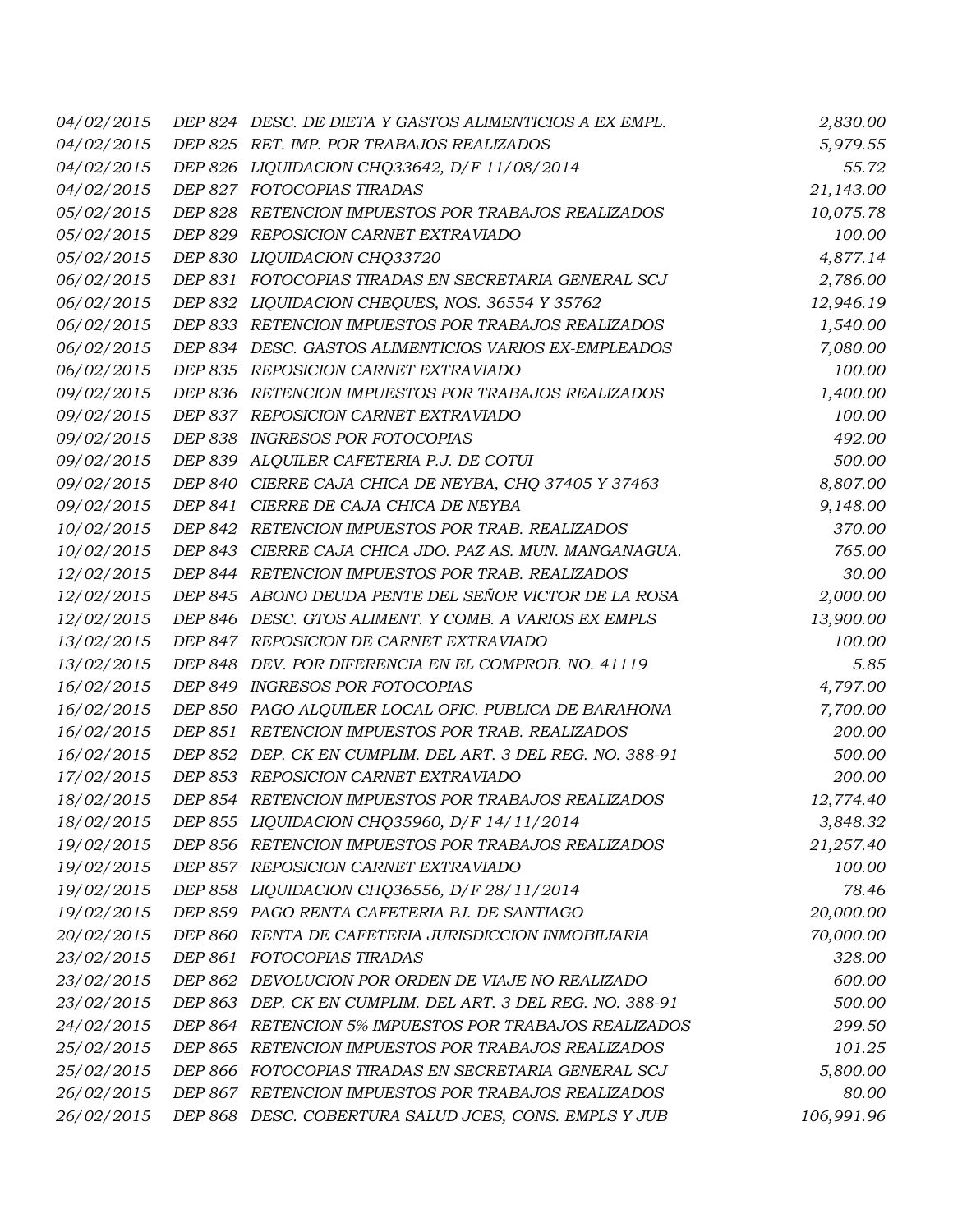|  | TOTAL RD\$                                                        | 691.595.06 |
|--|-------------------------------------------------------------------|------------|
|  | 26/02/2015 DEP 872 DESC. SEG. MEDICO A EMPL. NOMINA POST CIERRE   | 6,823.65   |
|  | 26/02/2015 DEP 871 DESC. A EMPLS POR DIETA Y COMB DE FEBRERO 2015 | 2,600.00   |
|  | 26/02/2015 DEP 870 DESC. COBERTURA SALUD A EX JUECES PENSIONADOS  | 22.241.50  |
|  | 26/02/2015 DEP 869 DESC. COBERTURA SALUD EX JUECES Y PENSIONADOS  | 40.798.77  |

# *RELACION DE TRANSFERENCIAS CREDITOS MES DE FEBRERO 2015*

| <b>FECHA</b>      | NUM. | <b>DESCRIPCION</b>                              | <b>VALOR RD\$</b> |
|-------------------|------|-------------------------------------------------|-------------------|
| 03/02/2015        | 98   | REEMB. GTOS ALIM. Y DIETAS PAGADOS C.P.J.       | 17,750.00         |
| 03/02/2015        | 99   | TRANSFERENCIA DE FONDO DE LA CTA. SUELDO        | 5,785,308.63      |
| 04/02/2015        | 100  | PAGO RETENCIONES SEGURO MEDICO EMPLEADOS ENJ    | 54,237.75         |
| 05/02/2015        | 101  | PAGO APORTE ALO. LOCAL PAL. JUSTICIA STO. DGO.  | 50,000.00         |
| 09/02/2015        | 102  | PAGO APORTE POR EL USO DE ESPACIO EDIF. SCJ     | 20,000.00         |
| 10/02/2015        | 103  | PAGO APORTE 50% ALQUILER LOCAL DE COOPNASEJU    | 16,307.50         |
| 13/02/2015        | 104  | PAGO APORTE ALQUILER LOCAL DEL TRIB. SUP. ADM.  | 53,880.00         |
| 13/02/2015        | 105  | PAGO APORTE SERVICIO SEGURIDAD EDIF.SCJ.        | 100,000.00        |
| 13/02/2015        | 106  | PAGO APORTE SERV. SEGUR. EDIF. P.J. DE SANTIAGO | 49,795.00         |
| 17/02/2015        | 107  | TRANSF. A CTA OPERAC. ASIGN. PRESUPUESTARIA     | 408,886,957.97    |
| <i>24/02/2015</i> | 108  | TRANSF. DE FONDO DE LA CTA. SUELDOS A OPERAC.   | 1,062.00          |
| 26/02/2015        | 109  | TRANSF. DE FONDO DE LA CTA. SUELDOS A OPERAC.   | 5,837,861.09      |
|                   |      | <b>TOTAL RD\$</b>                               | 420,873,159.94    |

# *ANEXO 03*

## *RELACION NOTAS DE CREDITOS MES DE FEBRERO 2015*

| <b>FECHA</b> | NUM. | <b>DESCRIPCION</b>                                | <b>VALOR RD\$</b> |
|--------------|------|---------------------------------------------------|-------------------|
| 28/02/2015   | 562  | CARGO SERV. DE FOTOCOPIAS DEL P. J. CIUDAD NUEVA. | 512.00            |
| 28/02/2015   | 563  | CARGO SERV. DE FOTOCOPIAS DEL P. J. CIUDAD NUEVA. | 2,204.00          |
| 28/02/2015   | 564  | CARGO SERV. DE FOTOCOPIAS DEL P. J. CIUDAD NUEVA. | 650.00            |
| 28/02/2015   | 565  | CARGO SERV. DE FOTOCOPIAS DEL P. J. CIUDAD NUEVA. | 868.00            |
| 28/02/2015   | 566  | CARGO SERV. DE FOTOCOPIAS DEL P. J. CIUDAD NUEVA. | 890.00            |
| 28/02/2015   | 567  | CARGO POR PRESTAMO AUTITORIUM P. J. SANTIAGO      | 2,500.00          |
| 28/02/2015   | 568  | CARGO SERV. DE FOTOCOPIAS EN EL P. J. PERAVIA     | 8,698.00          |
| 28/02/2015   | 569  | CARGO SERV. DE FOTOCOPIAS DEL P. J. CIUDAD NUEVA. | 1,160.00          |
| 28/02/2015   | 570  | CARGO SERV. DE FOTOCOPIAS DEL P. J. CIUDAD NUEVA. | 706.00            |
| 28/02/2015   | 571  | CARGO SERV. DE FOTOCOPIAS DEL P. J. SANTIAGO      | 47,780.00         |
| 28/02/2015   | 572  | CARGO SERV. DE FOTOCOPIAS DEL P. J. CIUDAD NUEVA. | 896.00            |
| 28/02/2015   | 573  | CARGO SERV. DE FOTOCOPIAS DEL P. J. SANTIAGO      | 466.00            |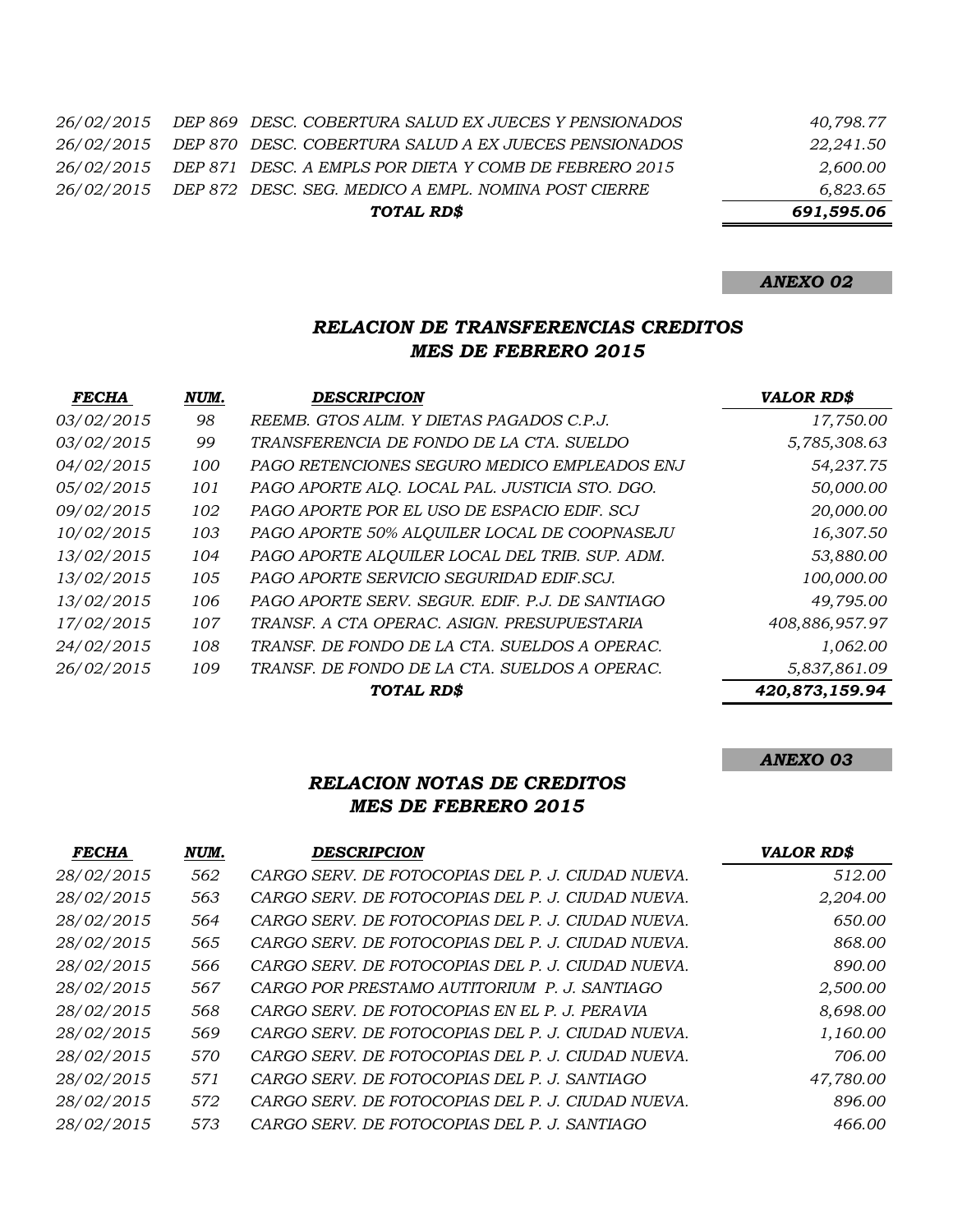|                   |     | TOTAL RD\$                                         | 721,262.95 |
|-------------------|-----|----------------------------------------------------|------------|
| 28/02/2015        | 560 | REINTEGRO CHQ39043                                 | 0.01       |
| 28/02/2015        | 559 | REINTEGRO CHQ37967                                 | 92,919.90  |
| 28/02/2015        | 558 | REINTEGRO CHQ33930                                 | 43,040.00  |
| 28/02/2015        | 557 | REINTEGRO CHQ33904                                 | 227,155.55 |
| 28/02/2015        | 556 | REINTEGRO CHQ37535                                 | 2,542.50   |
| 28/02/2015        | 555 | REINTEGRO CHQ37234                                 | 70,956.99  |
| 28/02/2015        | 554 | REINTEGRO CHQ38108                                 | 12,500.00  |
| 28/02/2015        | 553 | REINTEGRO CHQ37082                                 | 12,500.00  |
| 28/02/2015        | 552 | REINTEGRO CHQ36231                                 | 12,500.00  |
| 28/02/2015        | 551 | REINTEGRO CHQ35624                                 | 12,500.00  |
| 28/02/2015        | 550 | REINTEGRO CHQ34531                                 | 12,500.00  |
| 28/02/2015        | 549 | REINTEGRO CHQ34047                                 | 12,500.00  |
| 28/02/2015        | 583 | CARGO RET. EN NOM. BENEF. A FUNC. Y EMPLEADOS      | 13,000.00  |
| 28/02/2015        | 582 | CARGO POR PERS. EXCLUIDO NOM. GTOS ALIMENTICIOS    | 40,250.00  |
| 28/02/2015        | 581 | CARGO POR SERV. DE FOTOCOPIAS                      | 11,478.00  |
| 28/02/2015        | 579 | CARGO SERV. DE FOTOCOPIAS DEL P. J. MONS. NOUEL    | 27,476.00  |
| 28/02/2015        | 578 | CARGO SERV. DE FOTOCOPIAS DEL P. J. BARAHONA       | 15,000.00  |
| 28/02/2015        | 577 | CARGO SERV. DE FOTOCOPIAS DEL P. J. S. F.M.        | 18,408.00  |
| 28/02/2015        | 576 | CARGO SERV. DE FOTOCOPIAS DEL P. J. CIUDAD NUEVA.  | 1,096.00   |
| 28/02/2015        | 575 | CARGO SERV. DE FOTOCOPIAS DEL P. J. CIUDAD NUEVA.  | 856.00     |
| <i>28/02/2015</i> | 574 | CARGO SERV. DE FOTOCOPIAS DEL P. J. STO. DGO. ESTE | 14,754.00  |

## *RELACION DE CHEQUES EMITIDOS MES DE FEBRERO 2015*

| <i>FECHA</i> | NUM.  | <b>BENEFICIARIO</b>                               | <b>VALOR RD\$</b> |
|--------------|-------|---------------------------------------------------|-------------------|
| 13/02/2015   | 38515 | ALEXIS A. GOMEZ GERALDINO                         | 40,000.00         |
| 13/02/2015   | 38517 | WILHELMINA SUERO MENDEZ                           | 50,000.00         |
| 13/02/2015   | 38518 | FACULTAD DE CIENCIAS JURIDICAS Y POLITICAS (UASD) | 40,000.00         |
| 13/02/2015   | 38519 | ADALJISA ANT. ROJAS POLANCO                       | 1,374.00          |
| 13/02/2015   | 38520 | JOSSEPHANG R. BERNHARDT NIVAR                     | 1,300.00          |
| 13/02/2015   | 38521 | COLECTOR DE IMPUESTOS INTERNOS                    | 44,777.80         |
| 13/02/2015   | 38522 | CESAR AUGUSTO S. BATISTA CORNIELLE                | 4,690.00          |
| 13/02/2015   | 38523 | <i>WALDY F. ACOSTA ACOSTA</i>                     | 9,170.00          |
| 13/02/2015   | 38528 | AMANDA N. TEJADA HERNANDEZ                        | 19,000.00         |
| 13/02/2015   | 38529 | <i>OMAR SANTANA MARTINEZ</i>                      | 3,500.00          |
| 13/02/2015   | 38530 | <i>VICTOR MANUEL PEREZ FRAGOSO</i>                | 14,200.00         |
| 13/02/2015   | 38531 | JAZMIN VARELA ASTACIO                             | 1,105.16          |
| 13/02/2015   | 38532 | JOSSEPHANG R. BERNHARDT NIVAR                     | 1,353.84          |
| 13/02/2015   | 38533 | DAMARIS A. VILLALONA GUZMAN                       | 2,300.00          |
| 13/02/2015   | 38534 | ISMAEL HEHEMIAS RAMIREZ SANTANA                   | 1,600.00          |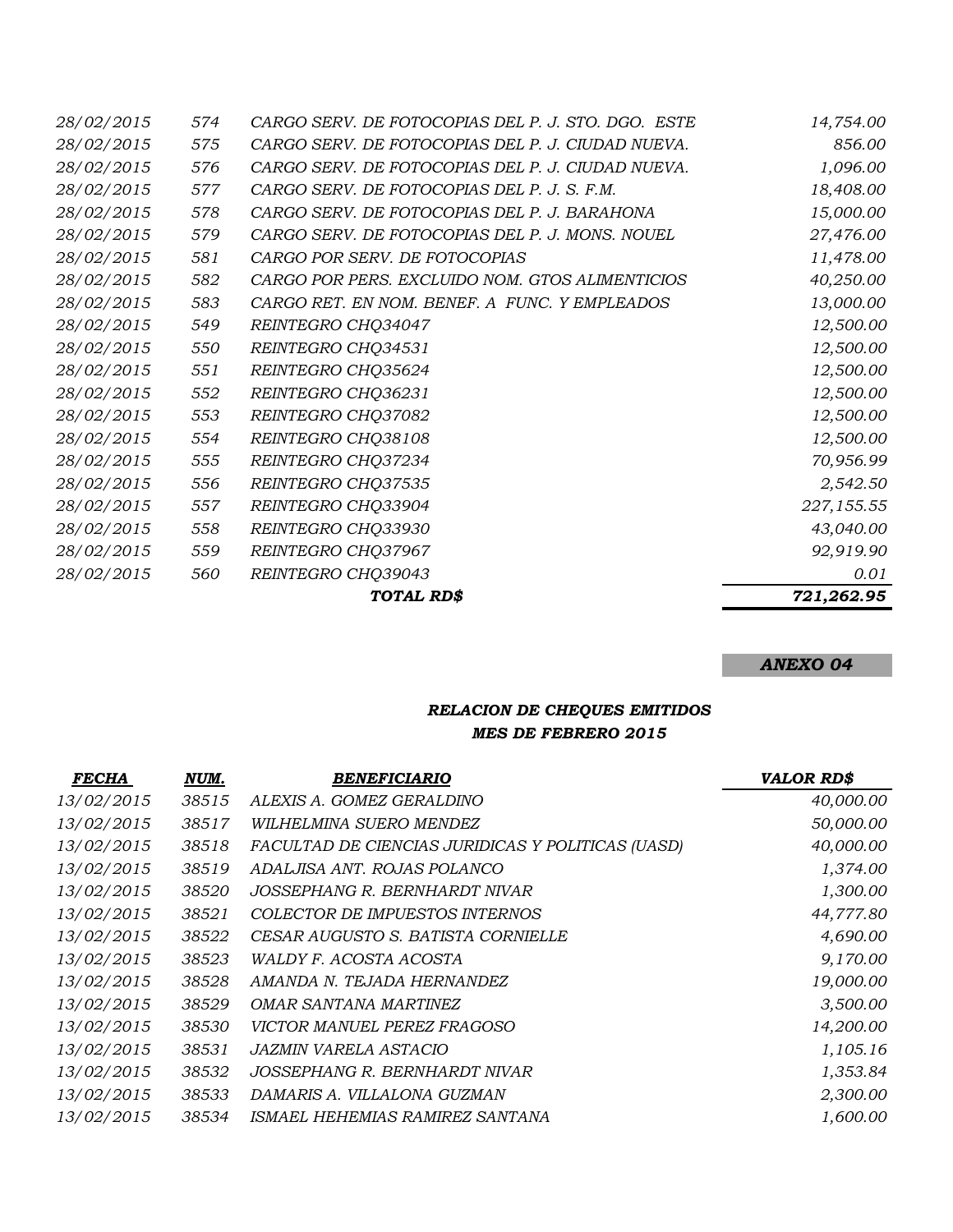| 13/02/2015 | 38535 | ANTONIA ROSARIO VENTURA            | 18,000.00 |
|------------|-------|------------------------------------|-----------|
| 16/02/2015 | 38613 | LEYVI ALT. NUNEZ DIAZ              | 2,660.00  |
| 16/02/2015 | 38614 | JOSE FCO. PAREDES NICASIO          | 840       |
| 16/02/2015 | 38615 | VICTOR R. BARETT CASTILLO          | 2,240.00  |
| 16/02/2015 | 38616 | CRISTIAN DE JESUS MORROBEL POLANCO | 2,100.00  |
| 16/02/2015 | 38617 | <b>JUAN E. MARTINEZ BRUJAN</b>     | 700       |
| 16/02/2015 | 38618 | LUIS J. GALAN BATISTA              | 3,010.00  |
| 16/02/2015 | 38619 | FEDERICO LEBRON BELTRE             | 3,570.00  |
| 16/02/2015 | 38620 | RAFAEL ANT. LUNA CASTANOS          | 4,970.00  |
| 16/02/2015 | 38621 | FRANCISCO ALB. LIBERATO MORAN      | 14,000.00 |
| 16/02/2015 | 38622 | DAVID E. PEREZ SUAREZ              | 1,260.00  |
| 16/02/2015 | 38623 | NESTOR C. PAYANO                   | 2,310.00  |
| 16/02/2015 | 38624 | ABRAHAM E. CORDERO FRIAS           | 6,650.00  |
| 16/02/2015 | 38625 | SANTO ADON                         | 4,480.00  |
| 16/02/2015 | 38626 | VICTOR E. FRANCISCO NOVA           | 5,180.00  |
| 16/02/2015 | 38627 | JUAN C. DE LEON GUILLEN            | 2,450.00  |
| 16/02/2015 | 38628 | RENE PORTORREAL SANTANA            | 6,300.00  |
| 16/02/2015 | 38629 | ELIDO CARO                         | 5,390.00  |
| 16/02/2015 | 38630 | JONATHAN N. RODRIGUEZ PENA         | 4,340.00  |
| 16/02/2015 | 38631 | WAGNER H. DOTEL BRITO              | 6,020.00  |
| 16/02/2015 | 38632 | CRISTHIAN JOSE ACEVEDO             | 4,550.00  |
| 16/02/2015 | 38633 | FRANCISCO ALB. LIBERATO MORAN      | 22,190.00 |
| 16/02/2015 | 38634 | JUNIOR M. PIMENTEL REYNOSO         | 2,170.00  |
| 16/02/2015 | 38635 | JORGE LUIS MERCEDES CASTRO         | 6,090.00  |
| 16/02/2015 | 38636 | HUGO E. GALVAN MEJIA               | 2,240.00  |
| 16/02/2015 | 38637 | CARLOS C. TEJEDA CRUZ              | 1,050.00  |
| 16/02/2015 | 38638 | FRANKLYM VASQUEZ ARREDONDO         | 8,050.00  |
| 16/02/2015 | 38639 | JORGE RAFAEL PERALTA CHAVEZ        | 1,190.00  |
| 16/02/2015 | 38640 | SENCION JIMENEZ ROSADO             | 700       |
| 16/02/2015 | 38641 | ERMIS A. NUNEZ SOTO                | 2,030.00  |
| 16/02/2015 | 38642 | <b>JORGE SANTANA</b>               | 840       |
| 16/02/2015 | 38643 | REYNALDO ORBE REINOSO              | 1,540.00  |
| 16/02/2015 | 38644 | CORPORINO ENCARNACION PINA         | 6,720.00  |
| 16/02/2015 | 38645 | NESTOR C. PAYANO                   | 1,890.00  |
| 16/02/2015 | 38646 | FIDEL MONTILLA RAMIREZ             | 3,220.00  |
| 16/02/2015 | 38647 | SAMUEL DEL CARMEN GIL              | 3,990.00  |
| 16/02/2015 | 38648 | DANTE E. ALCANTARA REYES           | 6,300.00  |
| 16/02/2015 | 38649 | JOSE O. MARTE RINCON               | 5,250.00  |
| 17/02/2015 | 38662 | <b>JEFFI ANT. MERCEDES</b>         | 980       |
| 17/02/2015 | 38663 | FAUSTO JS. PEREZ MEDRANO           | 2,660.00  |
| 17/02/2015 | 38664 | GUILLERMO GARCIA                   | 2,520.00  |
| 17/02/2015 | 38665 | <b>JESUS ARGENYS LIRIANO PENA</b>  | 840       |
| 17/02/2015 | 38666 | LIRIA POZO LORENZO                 | 1,260.00  |
| 17/02/2015 | 38667 | JUAN FCO. CADENA SANCHEZ           | 1,260.00  |
| 17/02/2015 | 38668 | GUILLERMO I. BATISTA RIVAS         | 1,680.00  |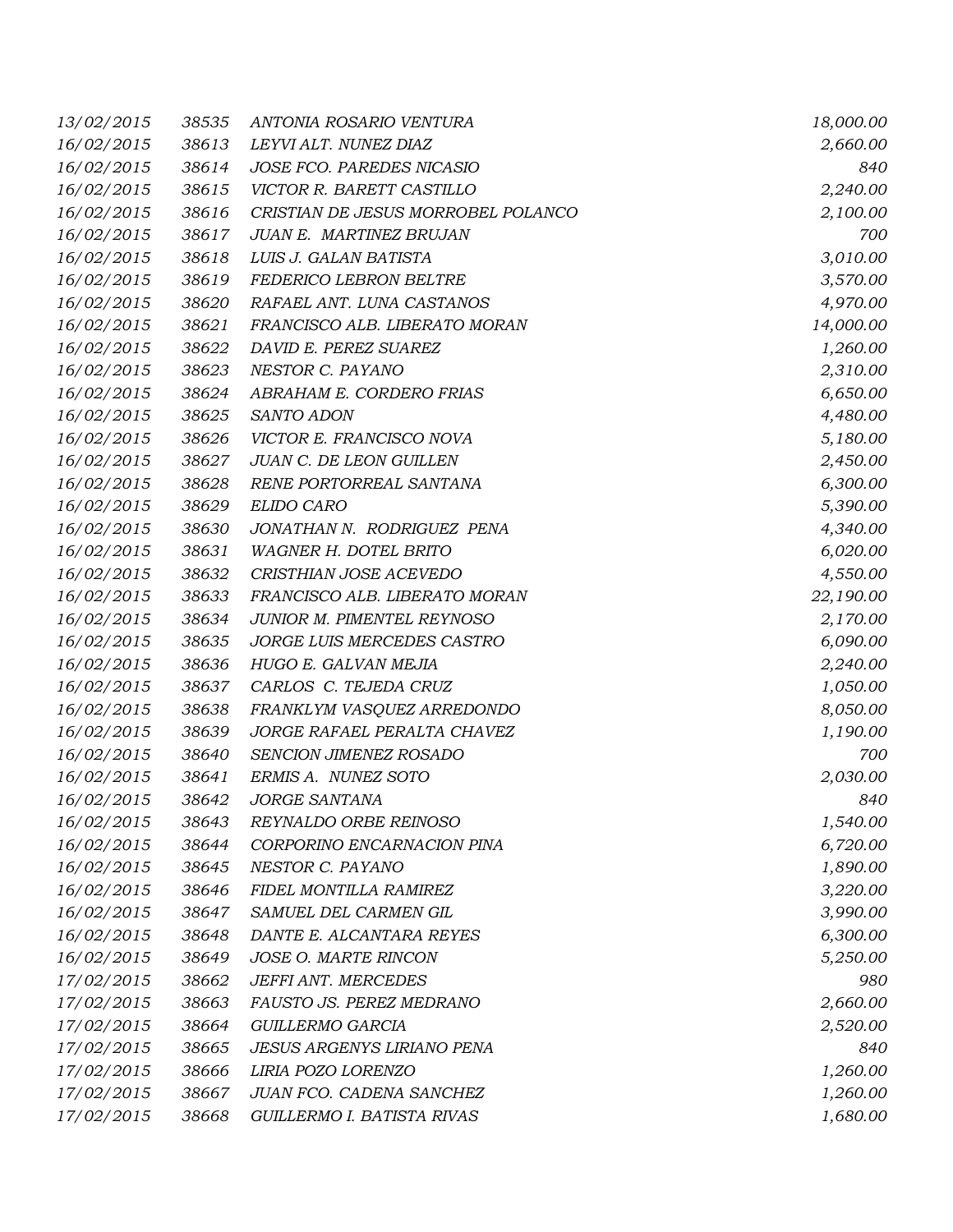| 17/02/2015 | 38669 | <b>JUAN ANT. ALMONTE GUERRERO</b> | 1,750.00 |
|------------|-------|-----------------------------------|----------|
| 17/02/2015 | 38670 | IGNACIO ALB. MARRERO SANTANA      | 3,920.00 |
| 17/02/2015 | 38671 | FRANCISCO NOBOA MARTINEZ          | 1,050.00 |
| 17/02/2015 | 38672 | JOAQUIN ARGELIS QUEZADA REYES     | 770      |
| 17/02/2015 | 38673 | <b>HIPOLITO RIVERA</b>            | 630      |
| 17/02/2015 | 38674 | FRANCISCO GERALDO MONTERO         | 6,860.00 |
| 17/02/2015 | 38675 | ANULFO LUCIANO VALENZUELA         | 2,030.00 |
| 17/02/2015 | 38676 | ALEXANDER DE JS. ROSARIO PENA     | 2,240.00 |
| 17/02/2015 | 38677 | CESAR AUGUSTO BATISTA C.          | 5,880.00 |
| 17/02/2015 | 38678 | ANDERSON TAVARES ANGUSTIA         | 420      |
| 17/02/2015 | 38679 | HUGO BUTEN CANDELARIO             | 1,470.00 |
| 17/02/2015 | 38680 | ANGEL MANUEL CRUZ REYES           | 2,940.00 |
| 17/02/2015 | 38681 | EGARDO A. ARIAS REYES             | 2,310.00 |
| 17/02/2015 | 38682 | <b>GEYOEL JIMENEZ MIESES</b>      | 2,310.00 |
| 17/02/2015 | 38683 | EZEQUIEL RODRIGUEZ MENA           | 1,610.00 |
| 17/02/2015 | 38684 | FIDEL MONTILLA RAMIREZ            | 420      |
| 17/02/2015 | 38685 | CRISTIAN ABREU SANCHEZ            | 2,310.00 |
| 17/02/2015 | 38686 | CRISTIAN ARTURO MATEO             | 2,030.00 |
| 17/02/2015 | 38687 | GILBERT PASCUAL RODRIGUEZ S.      | 1,190.00 |
| 17/02/2015 | 38688 | EDWIN JOAQUIN SANTOS              | 1,540.00 |
| 17/02/2015 | 38690 | DANIEL ALEJANDRO MORROBEL         | 1,190.00 |
| 17/02/2015 | 38692 | DADVINIK DAMAR ARIAS VASQUEZ      | 1,610.00 |
| 17/02/2015 | 38693 | EUGENIO PIMENTEL CALZADO          | 1,750.00 |
| 17/02/2015 | 38689 | ELVIN MATEO PEREZ                 | 770      |
| 17/02/2015 | 38691 | DELIO LIRANZO GARCIA              | 3,150.00 |
| 17/02/2015 | 38694 | CLAUDIO A. MUSTAFA MEJIA          | 280      |
| 17/02/2015 | 38695 | JORGE LUIS MENDEZ PELAEZ          | 7,700.00 |
| 17/02/2015 | 38696 | CARLOS DAVID SENCION MESA         | 980      |
| 17/02/2015 | 38697 | JUNIOR JIMENEZ FIGUEROA           | 6,790.00 |
| 17/02/2015 | 38698 | DAVID ELISEO PEREZ SUAREZ         | 5,950.00 |
| 17/02/2015 | 38699 | JUNIOR F. DIAZ E.                 | 1,960.00 |
| 17/02/2015 | 38700 | DANY DE LA CRUZ VENTURA           | 2,660.00 |
| 17/02/2015 | 38701 | DAVID FCO. ESPINO VALERA          | 4,200.00 |
| 17/02/2015 | 38702 | STIVERSON EUSEBIO ABAD            | 840      |
| 17/02/2015 | 38703 | ESMELIN D. MEDINA VILLAR          | 8,960.00 |
| 17/02/2015 | 38704 | JOSE VIDAL CASTILLO SANTOS        | 3,570.00 |
| 17/02/2015 | 38705 | JORDY HERRERA CASTILLO            | 630      |
| 17/02/2015 | 38706 | CESAR R. ROSARIO                  | 560      |
| 17/02/2015 | 38707 | CRISTIAN DE JS. MORROBEL P.       | 2,380.00 |
| 17/02/2015 | 38708 | SEBASTIAN ISAIAS FLORES MICHEL    | 2,660.00 |
| 17/02/2015 | 38709 | LUIS R. CARMONA MENDEZ            | 1,890.00 |
| 17/02/2015 | 38710 | MICHAEL ENCARNACION VALENZUELA    | 1,330.00 |
| 17/02/2015 | 38711 | <b>JOSE RODRIGUEZ CHAHIN</b>      | 630      |
| 17/02/2015 | 38712 | MARITZA GERMAN PADUA              | 2,660.00 |
| 17/02/2015 | 38713 | JUAN LORENZO GONZALEZ             | 2,800.00 |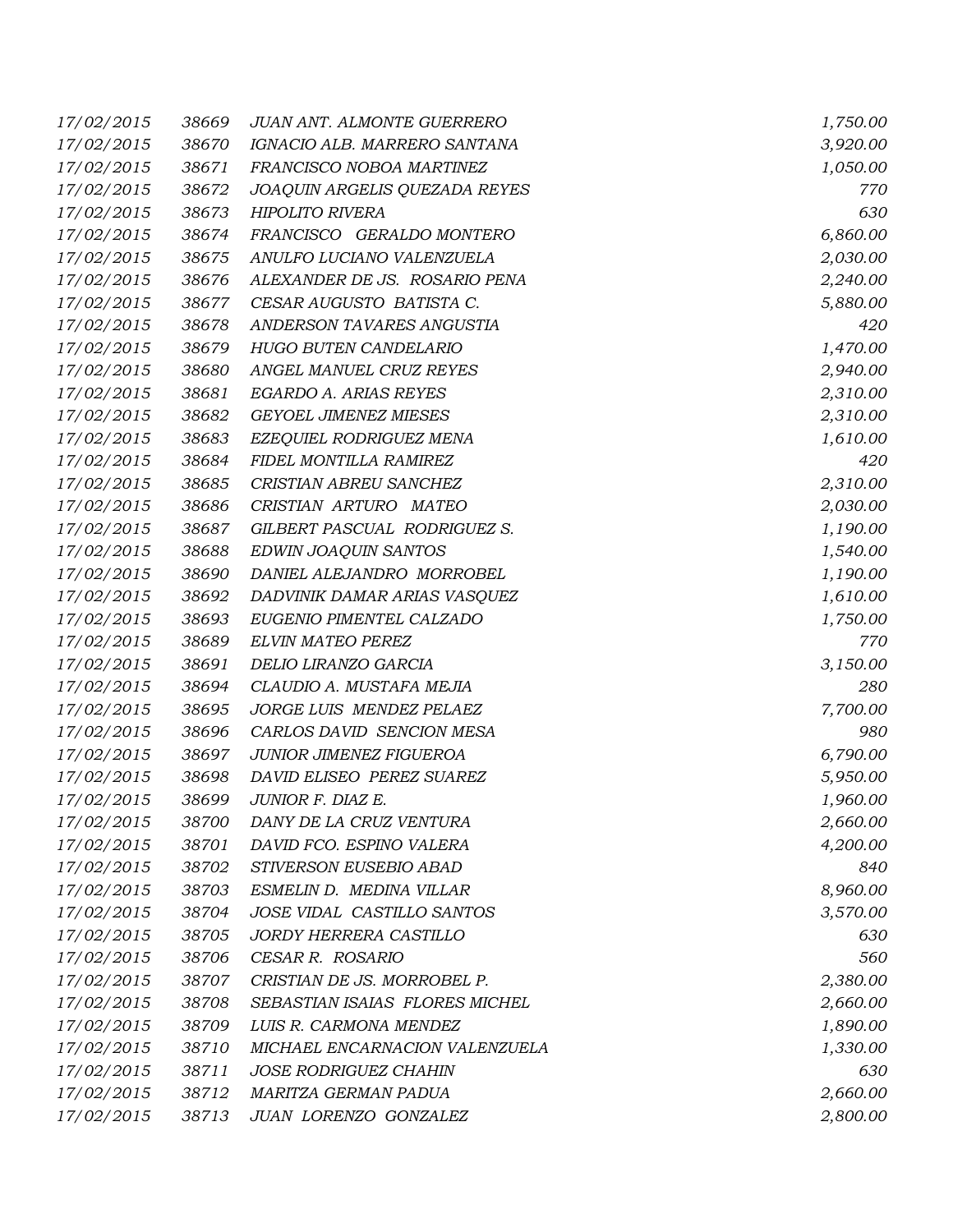| 17/02/2015 | 38714 | MARCOS ENRIQUE LEDESMA                             | 700        |
|------------|-------|----------------------------------------------------|------------|
| 17/02/2015 | 38715 | HILDA ALT. PIMENTEL ROSSO                          | 1,470.00   |
| 17/02/2015 | 38716 | JUAN R. RODRIGUEZ                                  | 1,330.00   |
| 17/02/2015 | 38717 | MANUEL E. BATISTA RODRIGUEZ                        | 1,470.00   |
| 17/02/2015 | 38718 | NELSON M. ROMAN INFANTE                            | 2,310.00   |
| 17/02/2015 | 38719 | NELSON G. BURGOS MOREL                             | 1,960.00   |
| 17/02/2015 | 38724 | UNIVERSIDAD AUTONOMA DE SANTO DOMINGO              | 40,000.00  |
| 17/02/2015 | 38725 | ROSALIA GUTIERREZ                                  | 17,582.00  |
| 17/02/2015 | 38726 | YOESLI F. MORILLO MERCEDES                         | 25,000.00  |
| 17/02/2015 | 38727 | <b>JOSE MIGUEL PEREZ NERY</b>                      | 30,000.00  |
| 17/02/2015 | 38753 | FELIX SOSA MEJIA                                   | 27,551.70  |
| 18/02/2015 | 38754 | FRANCISCO JOSE GUILLEN BLANDINO                    | 10,000.00  |
| 18/02/2015 | 38755 | MARIELA CARRION DOMINGUEZ                          | 1,000.00   |
| 18/02/2015 | 38756 | FRANSHESCA O. CORCINO E.                           | 1,000.00   |
| 18/02/2015 | 38757 | ANGELA TAVERAS MARTE CAPELLAN                      | 3,000.00   |
| 18/02/2015 | 38758 | ARIDIO ANT. MERCEDES SONE                          | 3,000.00   |
| 18/02/2015 | 38759 | <b>BENJAMIN PEREZ FELIZ</b>                        | 5,000.00   |
| 18/02/2015 | 38760 | CLAUDIA ALMONTE                                    | 3,000.00   |
| 18/02/2015 | 38761 | MARIA DIVINA GOMEZ TAVERAS                         | 3,000.00   |
| 18/02/2015 | 38762 | JOSEFINA DEL P. PINEDA K.                          | 6,000.00   |
| 18/02/2015 | 38763 | EDUARDO MEJIA JIMENEZ                              | 3,000.00   |
| 18/02/2015 | 38764 | EDUVIGES MA. ACOSTA VARGAS                         | 3,000.00   |
| 18/02/2015 | 38765 | ENMANUELA ARIAS MARTINEZ                           | 3,000.00   |
| 18/02/2015 | 38766 | FRANCISCO A. LIZARDO GOMEZ                         | 3,000.00   |
| 18/02/2015 | 38767 | FRANCISCO LENDOR SANABIA                           | 3,000.00   |
| 18/02/2015 | 38768 | GERTRUDIS FIGUEROA CRISOSTOMO                      | 3,000.00   |
| 18/02/2015 | 38769 | GIL JOSUE AQUINO                                   | 3,000.00   |
| 18/02/2015 | 38770 | GUILLERMO ESQUEA LARA                              | 3,000.00   |
| 18/02/2015 | 38771 | MARIA ALT. PAULINO DE LOS S.                       | 3,000.00   |
| 18/02/2015 | 38772 | MODESTO ACOSTA VARGAS                              | 3,000.00   |
| 18/02/2015 | 38773 | NEOLFIS WALKIRA FAMILIA MORA                       | 3,000.00   |
| 18/02/2015 | 38774 | RHINA MEDINA GOMEZ                                 | 3,000.00   |
| 18/02/2015 | 38775 | WENDY MONTILLA REYES                               | 3,000.00   |
| 18/02/2015 | 38776 | YUDERKYS RODRIGUEZ N.                              | 3,000.00   |
| 18/02/2015 | 38777 | DIANA ALT. RODRIGUEZ MARTINEZ                      | 6,000.00   |
| 18/02/2015 | 38778 | MARTHA L. ROMAN CORCINO                            | 3,000.00   |
| 18/02/2015 | 38779 | MADEINSA SRL                                       | 227,155.55 |
| 18/02/2015 | 38780 | MADEINSA, SRL                                      | 64,560.00  |
| 18/02/2015 | 38781 | <b>MADEINSA SRL</b>                                | 499,301.11 |
| 18/02/2015 | 38782 | MADEINSA, SRL                                      | 69,294.40  |
| 18/02/2015 | 38783 | MADEINSA, SRL                                      | 516,480.00 |
| 18/02/2015 | 38784 | MADEINSA, SRL                                      | 118,360.00 |
| 18/02/2015 | 38785 | SISTEMA DE INYECCION DIESEL, C. POR A. (SINDIESEL) | 129,787.48 |
| 18/02/2015 | 38786 | G. A. G.                                           | 162,032.54 |
| 18/02/2015 | 38787 | G. A. G.                                           | 167,919.25 |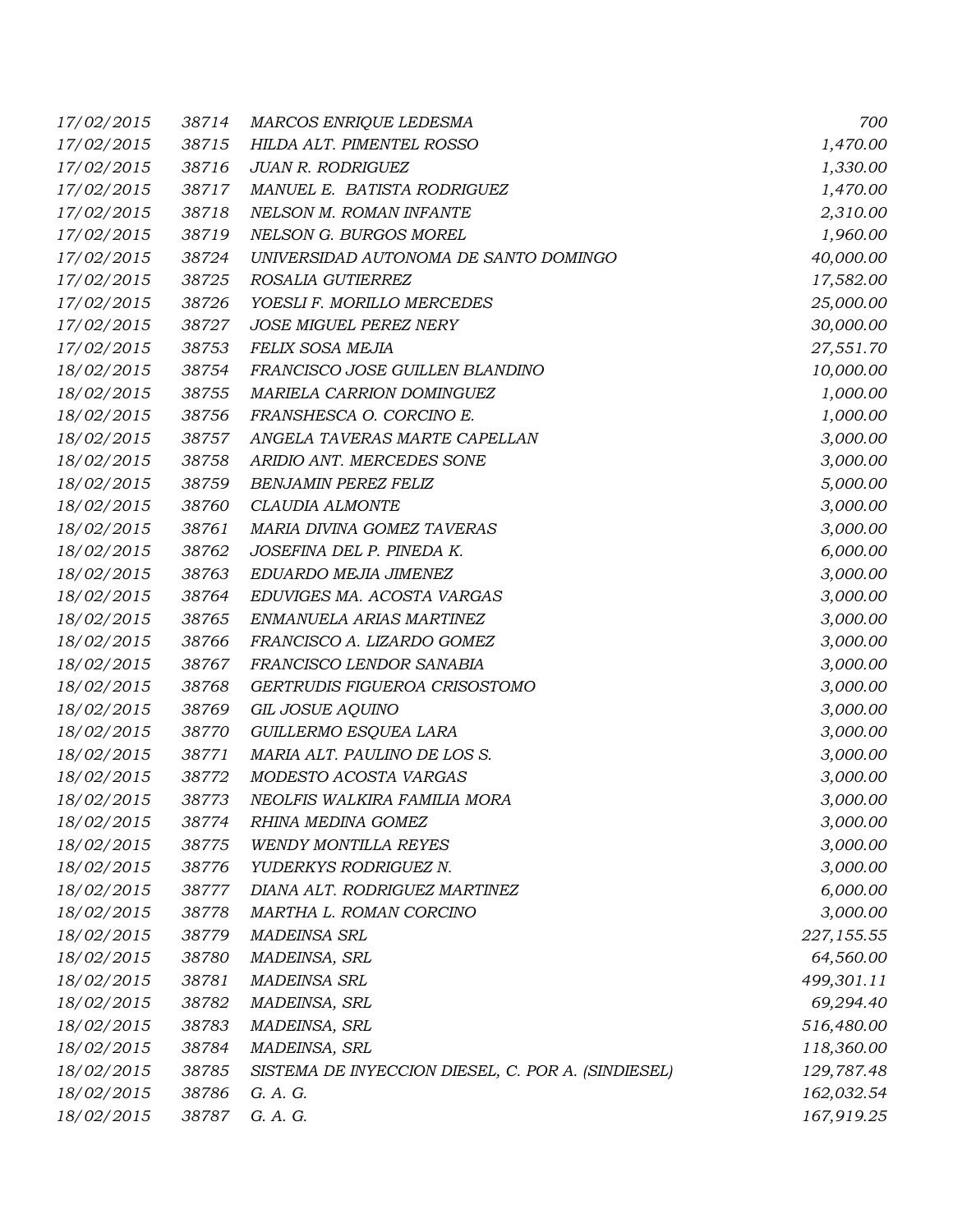| 18/02/2015 | 38788 | G. A. G.                                           | 82,067.80    |
|------------|-------|----------------------------------------------------|--------------|
| 18/02/2015 | 38789 | SILOSA, C. POR A.                                  | 164, 135.59  |
| 18/02/2015 | 38790 | SILOSA, C. POR A.                                  | 89,225.93    |
| 18/02/2015 | 38791 | SILOSA, C. POR A.                                  | 79,076.73    |
| 18/02/2015 | 38792 | <b>LIMPIEZA EXPRESS</b>                            | 73,168.00    |
| 18/02/2015 | 38793 | <b>LIMPIEZA EXPRESS</b>                            | 77,472.00    |
| 18/02/2015 | 38794 | <b>LIMPIEZA EXPRESS</b>                            | 132,220.34   |
| 18/02/2015 | 38795 | ASCENSORES OMEGA DEL CARIBE                        | 2,735.59     |
| 18/02/2015 | 38796 | REFRIMARTE Y/O NELSON R. MARTE D.                  | 17,100.00    |
| 18/02/2015 | 38797 | <b>FRANCISCO MARTINEZ</b>                          | 9,500.00     |
| 18/02/2015 | 38798 | SIMON DE JESUS PAULINO                             | 9,500.00     |
| 18/02/2015 | 38799 | DIONNIS DEL CARMEN TAVARES ESPINAL                 | 11,020.00    |
| 18/02/2015 | 38800 | ELBIO MIGUEL MOREAUX VERAS                         | 7,600.00     |
| 18/02/2015 | 38801 | TECNAS, C. POR A.                                  | 19,368.00    |
| 18/02/2015 | 38802 | A.B. INDUSTRIAL SUPPLY CORP.                       | 8,206.78     |
| 18/02/2015 | 38803 | INTER-CON SECURITY SYSTEMS, (DR) S.R.L.            | 1,187,897.03 |
| 18/02/2015 | 38804 | ASCENSORES OMEGA DEL CARIBE                        | 3,647.46     |
| 18/02/2015 | 38805 | HORWATH, SOTERO PERALTA & ASOCIADOS                | 43,040.00    |
| 18/02/2015 | 38806 | INST. NAC. DE AGUA POT. Y ALC. INAPA               | 77,000.00    |
| 18/02/2015 | 38807 | SOLUC. INT. DE SERV. DE APOYO A LA SALUD (SISALUD) | 19,039.72    |
| 18/02/2015 | 38808 | <b>GLOBAL IMAGING PRODUCTS SRL</b>                 | 319,152.54   |
| 18/02/2015 | 38809 | SECURITY DEVELOPMENT CORP., SRL, (SEDECORP)        | 3,228.00     |
| 18/02/2015 | 38810 | COOP. DE SERVS. Y PROD. MULT. (COOFALCONDO), INC.  | 6,982.50     |
| 18/02/2015 | 38812 | RIKLIN NELSON PENA TREMOLS                         | 28,500.00    |
| 18/02/2015 | 38813 | PEDRO FERNANDEZ BATISTA                            | 2,850.00     |
| 18/02/2015 | 38814 | PROMOCIONES RADIALES ARIAS                         | 8,050.85     |
| 18/02/2015 | 38815 | ECHAVARRIA MORROBEL & ASOC. S.R.L.                 | 52,250.00    |
| 18/02/2015 | 38816 | EXODO SOLUCIONES, SRL                              | 12,072.18    |
| 18/02/2015 | 38817 | TECNIPISOS, S. A.                                  | 327,902.13   |
| 18/02/2015 | 38818 | SYNTES, S.R. L.                                    | 13,913.79    |
| 18/02/2015 | 38819 | SYNTES, S. R. L.                                   | 17,108.40    |
| 18/02/2015 | 38820 | TECNIPISOS, S. A.                                  | 244,995.11   |
| 18/02/2015 | 38821 | TECNIPISOS, S. A.                                  | 30,683.95    |
| 18/02/2015 | 38822 | TECNIPISOS, S. A.                                  | 61,366.65    |
| 18/02/2015 | 38823 | G. A. G.                                           | 47,599.33    |
| 18/02/2015 | 38824 | SILOSA, C. POR A.                                  | 132,180.60   |
| 18/02/2015 | 38825 | VITALIA JARDINERIA, S.R.L.                         | 40,888.00    |
| 18/02/2015 | 38826 | EXODO SOLUCIONES, SRL                              | 343,168.68   |
| 18/02/2015 | 38827 | JUAN ML. GUERRERO DE JESUS                         | 90,000.00    |
| 18/02/2015 | 38828 | MANUEL ULISES BONNELLY                             | 45,000.00    |
| 18/02/2015 | 38829 | RAFAEL A. MORETA CASTILLO                          | 53,389.83    |
|            |       | EDITORA JUDICIAL, SRL                              |              |
| 18/02/2015 | 38811 |                                                    | 116,818.34   |
| 18/02/2015 | 38830 | ERICKSON DAVID MORENO DIPRE                        | 40,530.00    |
| 18/02/2015 | 38831 | JUAN MARTINEZ HEREDIA                              | 1,890.00     |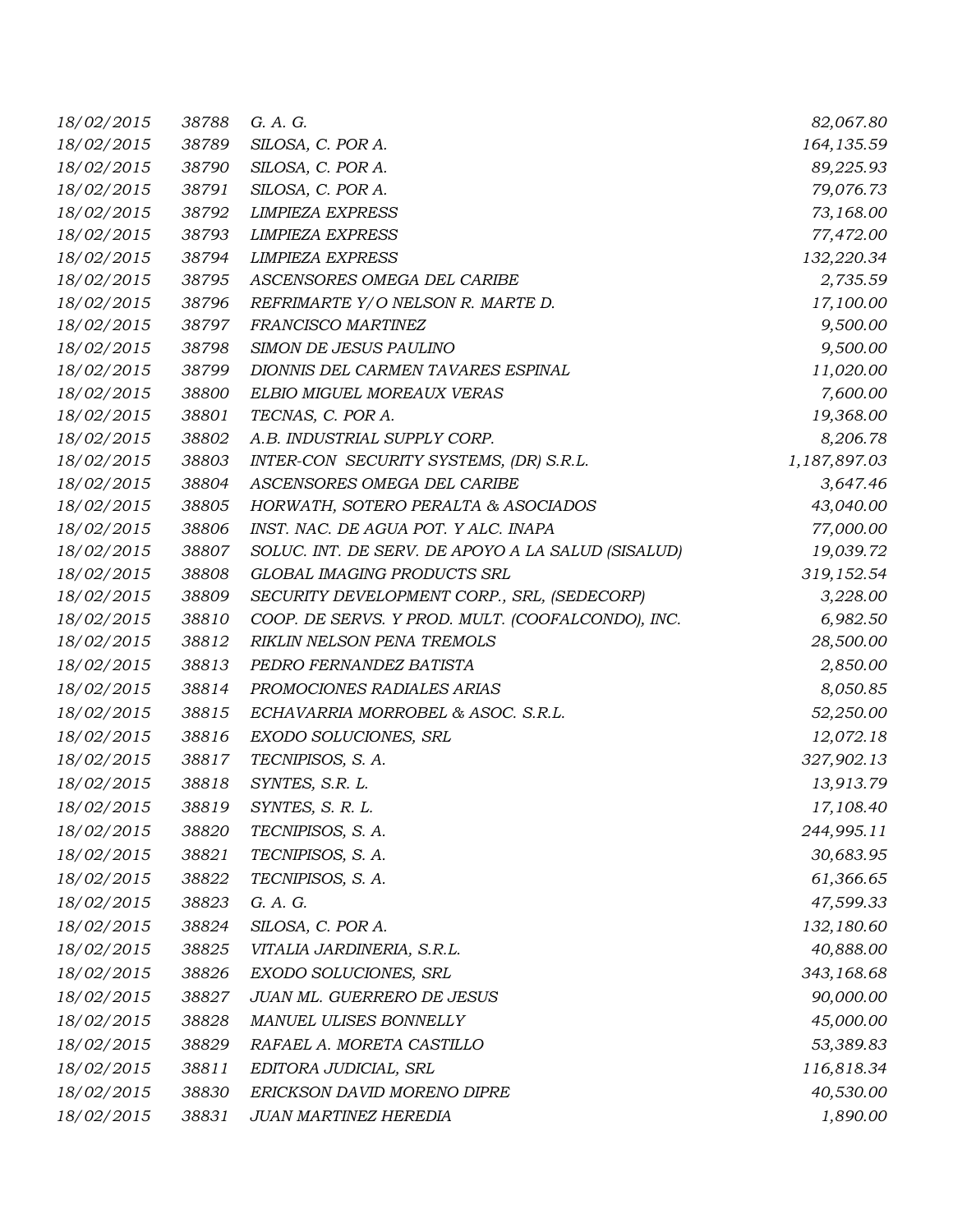| 18/02/2015 | 38832 | FRANCISCO DOMINGUEZ DIFO          | 770          |
|------------|-------|-----------------------------------|--------------|
| 18/02/2015 | 38833 | JOELL ENMANUEL RUIZ               | 1,610.00     |
| 18/02/2015 | 38834 | <b>JUAN ROSA GARCIA</b>           | 1,540.00     |
| 18/02/2015 | 38835 | DOMINGO ANT. TORRES ABREU         | 1,120.00     |
| 18/02/2015 | 38836 | <b>JOSE J. REYES RODRIGUEZ</b>    | 1,470.00     |
| 18/02/2015 | 38837 | VLADIMIR VALDEZ NUNEZ             | 2,660.00     |
| 18/02/2015 | 38838 | JOSE F. ARISMENDY ALCANTARA       | 1,960.00     |
| 18/02/2015 | 38839 | JUNIOR ANT. PINEDA GARCIA         | 1,680.00     |
| 18/02/2015 | 38840 | VICTOR E. FRANCISCO NOVA          | 1,470.00     |
| 18/02/2015 | 38841 | VICENTE JIMENEZ MEJIA             | 1,330.00     |
| 18/02/2015 | 38842 | LUIS M. HERNANDEZ VALENTIN        | 11,830.00    |
| 18/02/2015 | 38843 | <b>JULIAN ANT. REYES GERVACIO</b> | 3,990.00     |
| 12/02/2015 | 38505 | CHEQUE NULO                       | 0            |
| 12/02/2015 | 38506 | <b>CHEQUE NULO</b>                | 0            |
| 12/02/2015 | 38507 | <b>CHEQUE NULO</b>                | $\mathcal O$ |
| 12/02/2015 | 38508 | <b>CHEQUE NULO</b>                | 0            |
| 19/02/2015 | 38850 | DAMARIS A. VILLALONA GUZMAN       | 2,300.00     |
| 19/02/2015 | 38860 | <b>LEONCIO MORALES</b>            | 850          |
| 19/02/2015 | 38861 | <b>ANTONIO MARTINEZ</b>           | 3,500.00     |
| 19/02/2015 | 38862 | JOSE I. DONE CORDERO              | 2,200.00     |
| 19/02/2015 | 38863 | LUIS FERNANDO VASQUEZ             | 2,400.00     |
| 19/02/2015 | 38864 | MANUEL A. SANCHEZ MARTE           | 3,000.00     |
| 19/02/2015 | 38865 | LUIS ALB. MOSCAT MARTINEZ         | 3,000.00     |
| 23/02/2015 | 38910 | ANTONIA ROSARIO VENTURA           | 15,000.00    |
| 23/02/2015 | 38911 | JOSE ANTIGUA ROJAS HERRAND        | 2,380.00     |
| 23/02/2015 | 38922 | YANIBET RIVAS MENDEZ              | 2,100.00     |
| 23/02/2015 | 38923 | AMANDA N. TEJADA HERNANDEZ        | 10,000.00    |
| 23/02/2015 | 38931 | NELSON ANT. JEREZ PAULINO         | 20,000.00    |
| 23/02/2015 | 38932 | TERESA ONDINA HERNANDEZ MARTINEZ  | 8,100.00     |
| 23/02/2015 | 38933 | JUANA REYES                       | 4,000.00     |
| 23/02/2015 | 38934 | <b>JULIAN RODRIGUEZ MATEO</b>     | 4,000.00     |
| 23/02/2015 | 38935 | CRISTOBAL SEGURA MEDINA           | 5,000.00     |
| 23/02/2015 | 38936 | EVANGELIO SENA                    | 1,800.00     |
| 23/02/2015 | 38937 | MARIA FRANCISCA ALCANTARA         | 1,000.00     |
| 23/02/2015 | 38938 | ROSA BAEZ DE FERRERAS             | 4,000.00     |
| 23/02/2015 | 38939 | DR. PAUL BELLO NAVARRO            | 12,500.00    |
| 23/02/2015 | 38940 | LEDA MARIA FELIZ                  | 3,600.00     |
| 23/02/2015 | 38941 | MILADYS MATEO FLORIAN             | 600          |
| 23/02/2015 | 38942 | BOLIVIA MELO SEGURA DE BALLAST    | 1,500.00     |
| 23/02/2015 | 38944 | DOMINICHE PEREZ Y P.              | 7,920.00     |
| 23/02/2015 | 38945 | ROGELIO VINICIO VASQUEZ           | 6,930.00     |
| 23/02/2015 | 38946 | LUIS D. MENDEZ CUEVAS             | 3,600.00     |
| 23/02/2015 | 38947 | PEDRO ANTONIO MANCEBO NIN         | 6,000.00     |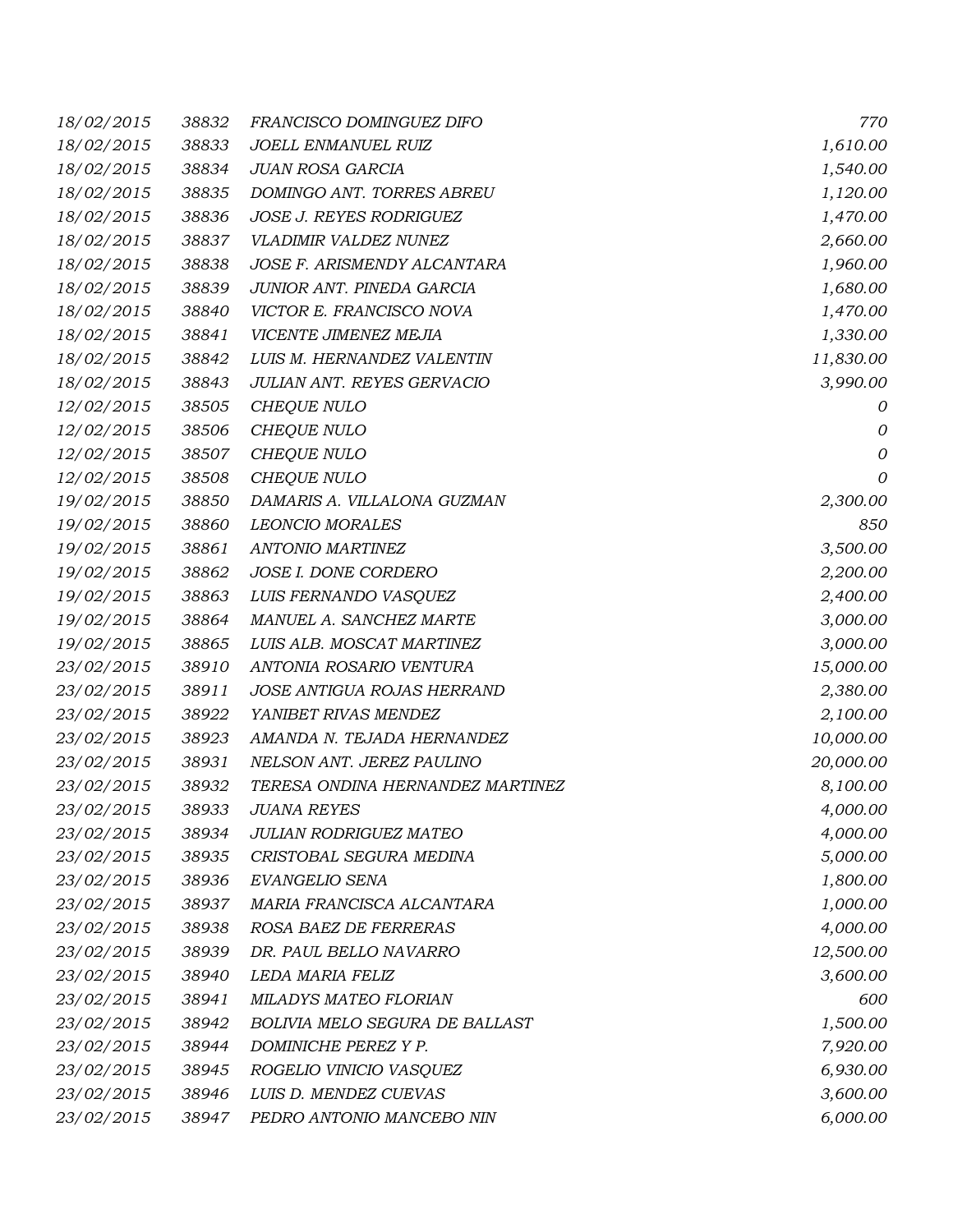| 23/02/2015 | 38948 | ANDREA VICTORVINA FERNANDEZ ROJAS                    | 15,000.00  |
|------------|-------|------------------------------------------------------|------------|
| 23/02/2015 | 38949 | LIGA DEP. ABORIGEN, INC. O RAFAEL E. FRANJUL P.      | 17,000.00  |
| 23/02/2015 | 38950 | CLUB DEP. SOCIAL Y CULTURAL DE VILLA FRANCISCA, INC. | 5,000.00   |
| 23/02/2015 | 38951 | LUIS E. FLORENTINO LORENZO                           | 29,353.50  |
| 23/02/2015 | 38952 | <b>ENRIQUE DURAN ABREU</b>                           | 25,000.20  |
| 23/02/2015 | 38953 | ANDREA BRUNILDA GUTIERREZ BELLO                      | 16,650.00  |
| 23/02/2015 | 38954 | ROSA MILTEA TRIGO GONZALEZ                           | 5,490.00   |
| 23/02/2015 | 38955 | MAYRA HIDELFONZA URENA SANCHEZ                       | 6,300.00   |
| 23/02/2015 | 38956 | KELVIZ JOSE PARRA                                    | 40,500.00  |
| 23/02/2015 | 38957 | ASOC. DOM. PARA EL DESARROLLO DE LA MUJER            | 31,350.00  |
| 23/02/2015 | 38958 | NIDIA ALTAGRACIA BORGES                              | 48,400.00  |
| 23/02/2015 | 38959 | JUANA NUNEZ PLACENCIA                                | 16,706.25  |
| 23/02/2015 | 38960 | COOP. DE SERVS. Y PROD. MULT. (COOFALCONDO, INC.)    | 15,500.00  |
| 23/02/2015 | 38961 | GIOVANNY ODALIZA LAJARA ALCANTARA                    | 10,000.00  |
| 23/02/2015 | 38962 | <b>MARCOS CASSO</b>                                  | 30,000.00  |
| 23/02/2015 | 38963 | JOSE S. ALMONTE H. Y/O BELKY SALDIVAR DE LA C.       | 7,500.00   |
| 23/02/2015 | 38964 | MARIA ESTELA MARTE                                   | 15,000.00  |
| 23/02/2015 | 38965 | VENTURA PEGUERO MARIA                                | 5,445.00   |
| 23/02/2015 | 38966 | RAMONA MODESTA ROJAS DE DE LOS SANTOS                | 5,850.00   |
| 23/02/2015 | 38967 | LUIS GERMAN ROSARIO GARCIA                           | 2,700.00   |
| 23/02/2015 | 38968 | <b>JOSE ANT. HOLGUIN</b>                             | 4,500.00   |
| 23/02/2015 | 38969 | <b>OLIMPIA PENA</b>                                  | 7,000.00   |
| 23/02/2015 | 38970 | ANTONIO ELAGUITO SERRATA JIMENEZ                     | 6,750.00   |
| 23/02/2015 | 38971 | MARIA TEJADA VDA. RODRIGUEZ                          | 250        |
| 23/02/2015 | 38972 | ANATOLIA TORIBIO ACOSTA DE CABREJA                   | 5,400.00   |
| 23/02/2015 | 38973 | BERNARDA POLANCO LAMI                                | 5,998.50   |
| 23/02/2015 | 38974 | MARCOS ANT. VARGAS B.                                | 9,000.00   |
| 23/02/2015 | 38975 | GABRIEL ENMANUEL HURTADO SANTOS                      | 20,999.79  |
| 23/02/2015 | 38976 | SANTIAGO SIME                                        | 7,999.20   |
| 23/02/2015 |       | 38977 DONATILA HERNANDEZ DE MARTINEZ                 | 6,000.00   |
| 23/02/2015 | 38978 | <b>ISABEL MILEDYS PEREZ</b>                          | 5,400.00   |
| 23/02/2015 | 38979 | AGRIPINA RIVERA L.                                   | 1,500.00   |
| 23/02/2015 | 38980 | RAFAEL ANT. SANTANA ALBUEZ                           | 11,999.70  |
| 23/02/2015 | 38981 | ADRIANA I. OGANDO LORENZO                            | 34,999.20  |
| 23/02/2015 | 38982 | JAVIER CALDERON HERNANDEZ                            | 35,399.70  |
| 23/02/2015 | 38983 | <b>JAVIER ERNESTO CALDERON</b>                       | 20,059.20  |
| 23/02/2015 | 38984 | INMOBILIARIA CAROLINA, S. A.                         | 26,388.62  |
| 23/02/2015 | 38985 | CARLOS SILVERIO NUNEZ                                | 297,675.00 |
| 23/02/2015 | 38986 | JULIO DEL ROSARIO MEJIA                              | 6,250.00   |
| 23/02/2015 | 38987 | FELIX SOSA MEJIA                                     | 303,068.70 |
| 23/02/2015 | 38988 | RAMON OCTAVIO ALVAREZ                                | 2,000.00   |
| 23/02/2015 | 38989 | ANIBAL CALVO ROMAN                                   | 6,000.00   |
| 23/02/2015 | 38990 | CARLOS AMIRO FINKE                                   | 8,000.00   |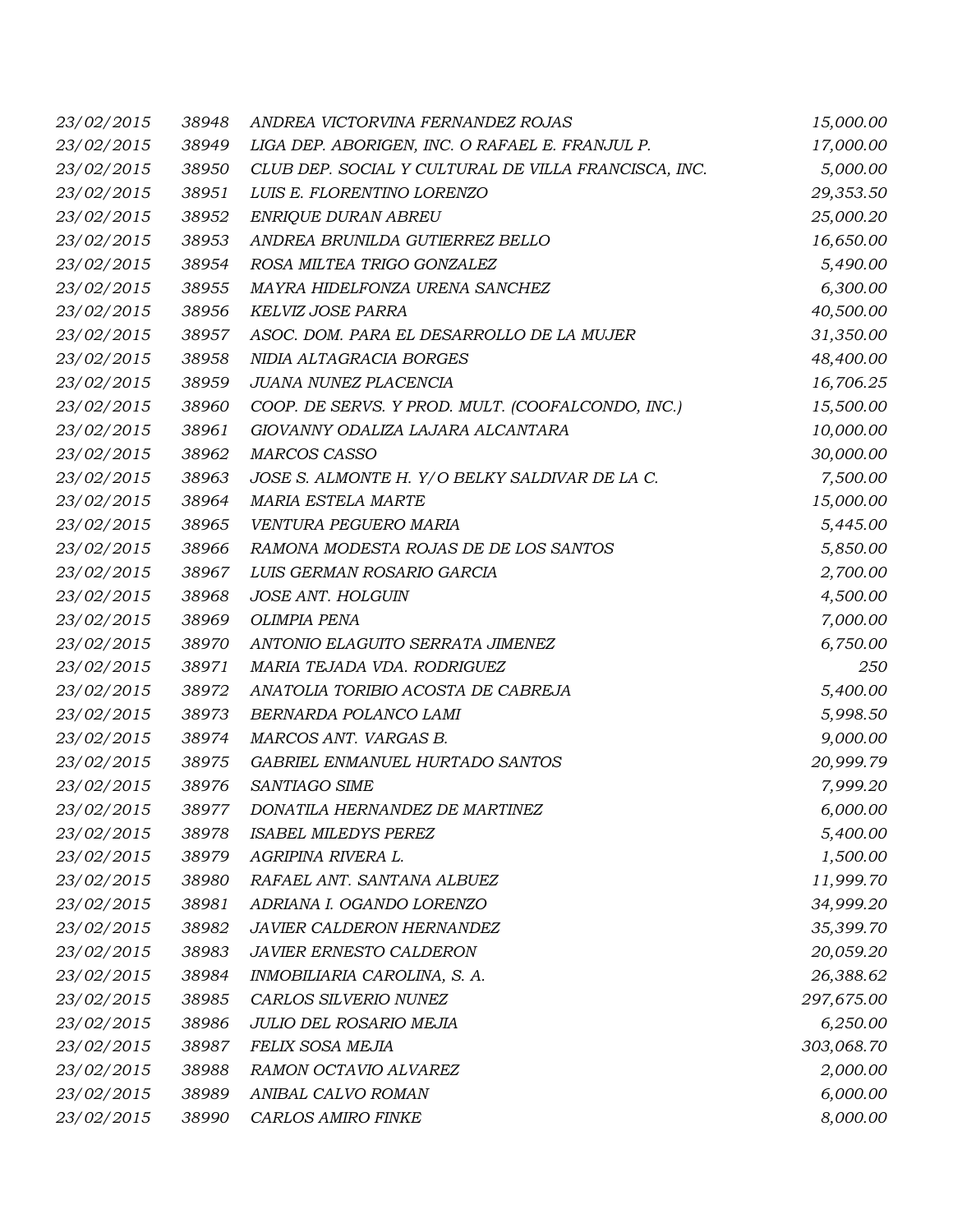| 23/02/2015 | 38991 | HERMINIA LA PAZ PERALTA                | 8,000.00  |
|------------|-------|----------------------------------------|-----------|
| 23/02/2015 | 38992 | PASCUAL TEJADA CRUZ                    | 4,000.50  |
| 23/02/2015 | 38993 | AQUINO CUEVAS GONZALEZ                 | 7,200.00  |
| 23/02/2015 | 38994 | RAMON MARIA VELOZ RAMIREZ              | 6,000.00  |
| 23/02/2015 | 38995 | RAFAELA MONTILLA DE PEREZ              | 6,000.00  |
| 23/02/2015 | 38996 | PASCUAL CABRAL SANTA                   | 2,100.00  |
| 23/02/2015 | 38997 | LUIS PINA LEBRON                       | 4,995.00  |
| 23/02/2015 | 38998 | FIDEL SANCHEZ                          | 800       |
| 23/02/2015 | 38999 | JOSE ALT. BAEZ PIMENTEL                | 3,750.00  |
| 23/02/2015 | 39000 | <b>MAYRA MINLLETY</b>                  | 9,000.00  |
| 23/02/2015 | 39001 | <b>BORIS RAMON TEJEDA LORA</b>         | 6,930.00  |
| 23/02/2015 | 39002 | DR. ALBERTO CHAHIN MUFFDY              | 14,400.00 |
| 23/02/2015 | 39003 | LEONIDAS CARABITOS R. DE SOTO          | 7,000.00  |
| 23/02/2015 | 39004 | ANA FRANCISCA MONTAS DUVERGE DE GARCIA | 15,000.30 |
| 23/02/2015 | 39005 | FULGENCIO MARCELO ABREU                | 10,000.00 |
| 23/02/2015 | 39006 | FRANCISCO ALEIXIS RODRIGUEZ PEREZ      | 8,010.00  |
| 23/02/2015 | 39007 | PAULINO AMILCAR REYES ROSARIO          | 14,287.50 |
| 23/02/2015 | 39008 | URSULA CELIA MEJIA                     | 1,500.00  |
| 23/02/2015 | 39009 | <b>LINK POZO REYES</b>                 | 18,000.00 |
| 23/02/2015 | 39010 | SIQUIO NG DE LA ROSA                   | 35,000.00 |
| 23/02/2015 | 39011 | BESTHEDA OLIVO DE R.                   | 6,000.00  |
| 23/02/2015 | 39012 | BESTHEDA OLIVO DE R.                   | 7,000.00  |
| 23/02/2015 | 39013 | CARLOS RAFAEL OVALLE                   | 5,500.00  |
| 23/02/2015 | 39014 | ANA QUISQUEYA RAMOS                    | 9,990.00  |
| 23/02/2015 | 39015 | <b>ADRIANO RONDON</b>                  | 6,500.00  |
| 23/02/2015 | 39016 | MARGARITA ROSARIO HERNANDEZ            | 5,548.50  |
| 23/02/2015 | 39017 | FABIA ROQUE HERNANDEZ                  | 10,000.00 |
| 23/02/2015 | 39018 | ABEL GONZALEZ RAPOSO                   | 18,675.00 |
| 23/02/2015 | 39019 | MINERVA ALTAGRACIA PENA                | 3,501.00  |
| 23/02/2015 | 39020 | JOSE RAMON DE LA CRUZ                  | 19,998.00 |
| 23/02/2015 | 39021 | LUZ U. MERCEDES                        | 6,000.00  |
| 23/02/2015 | 39022 | ADA YILDA FORTUNA REYES                | 5,000.00  |
| 23/02/2015 | 39023 | YULISA ERCILIA FLORENTINO MATEO        | 7,200.00  |
| 23/02/2015 | 39024 | PLINIO VICENTE MONTERO                 | 7,200.00  |
| 23/02/2015 | 39025 | CLARA JOSEFINA BUTTEN VARONA           | 4,000.00  |
| 23/02/2015 | 39026 | NORBERTO REMIGIO GUERRERO NATERA       | 10,000.00 |
| 23/02/2015 | 39027 | JUAN ANTONIO ORTIZ ZORRILLA            | 6,000.00  |
| 23/02/2015 | 39028 | SERVIO CEDENO PEPEN                    | 19,999.80 |
| 23/02/2015 | 39029 | DIONISIO MARTINEZ DEL RIO              | 10,800.00 |
| 23/02/2015 | 39030 | GUIDO ANTONIO JIMENEZ NUNEZ            | 9,450.00  |
| 23/02/2015 | 39031 | CARMELO CEDENO MEJIA                   | 14,000.00 |
| 23/02/2015 | 39032 | CELESTE A. AYBAR DE VARGAS             | 5,499.90  |
| 23/02/2015 | 39033 | <b>BRAUDILIO MOREL</b>                 | 11,000.00 |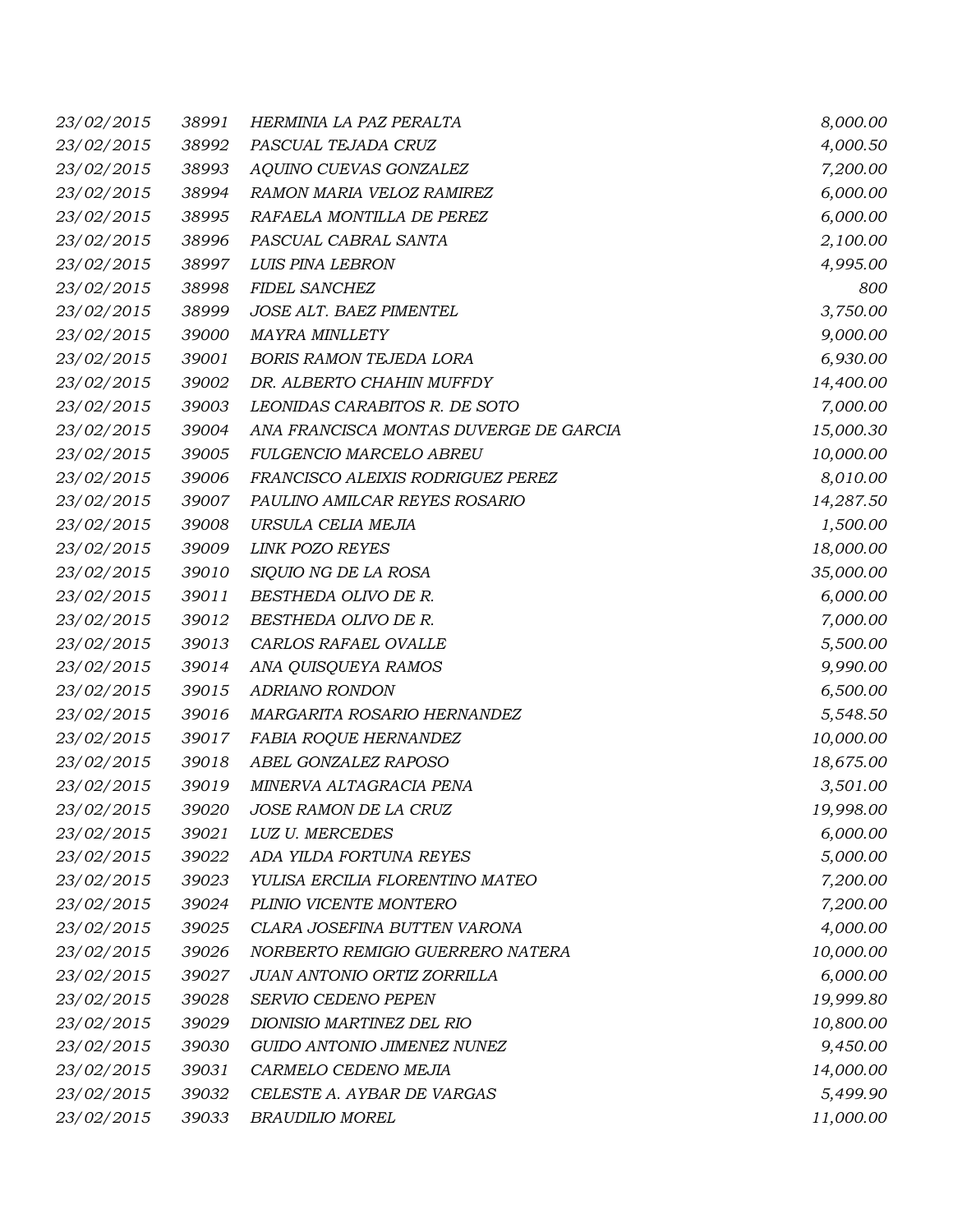| 23/02/2015 | 39034 | MIGUEL ANGEL REYES PICHARDO                          | 54,000.00    |
|------------|-------|------------------------------------------------------|--------------|
| 23/02/2015 | 39035 | AYUNTAMIENTO MUNICIPAL DE SABANA IGLESIA             | 6,000.00     |
| 23/02/2015 | 39036 | JUAN BAUTISTA NICANOR PINEDA DIAZ                    | 36,000.00    |
| 23/02/2015 | 39037 | MANUEL ENRIQUE MARTINEZ ACEVEDO                      | 15,000.00    |
| 23/02/2015 | 39039 | ESTEBAN SANCHEZ DIAZ                                 | 13,500.00    |
| 23/02/2015 | 39040 | <b>JUAN BAUTISTA PEGUERO</b>                         | 3,000.00     |
| 23/02/2015 | 39041 | JUAN CARLOS MARTINEZ CASADO                          | 3,500.00     |
| 23/02/2015 | 38930 | ELIAS MERAN / ASOC. D/ AYUDA MUT. Y AMIST. DE TAMAYO | 2,111.11     |
| 23/02/2015 | 38943 | THELMA ACOSTA BATISTA DE PENA                        | 5,000.00     |
| 23/02/2015 | 39038 | PARROQUIA SAN FRANCISCO JAVIER                       | 6,000.00     |
| 25/02/2015 | 39050 | FATIMA L. VALDEZ ROMAN                               | 10,000.00    |
| 25/02/2015 | 39072 | COLECTOR DE IMPUESTOS INTERNOS                       | 54,420.00    |
| 25/02/2015 | 39073 | PATRONATO DE AYUDA A CASOS DE MUJERES MALTRATADA     | 15,000.00    |
| 25/02/2015 | 39074 | CAMILO SEGURA PINA                                   | 5,700.00     |
| 25/02/2015 | 39075 | SINDY LEONORIS LAUREANO SANCHEZ                      | 4,722.21     |
| 25/02/2015 | 39076 | COLECTOR DE IMPUESTOS INTERNOS                       | 98,712.00    |
| 26/02/2015 | 39080 | FRANCISCO ARIAS VALERA                               | 7,260.16     |
| 26/02/2015 | 39127 | BELSEDY D. HERNANDEZ DE LA NUEZ                      | 45,000.00    |
| 26/02/2015 | 39140 | SANTO A. PAULA MATEO                                 | 1,260.00     |
| 26/02/2015 | 39141 | SANTIAGO CUBILETE SANCHEZ                            | 770          |
| 26/02/2015 | 39142 | RAFAEL E. MENDEZ SALDANA                             | 2,030.00     |
| 26/02/2015 | 39143 | SIXTO DE JS. HERRERA CHAVEZ                          | 1,260.00     |
| 26/02/2015 | 39144 | RAFAEL E. MARTE RIVERA                               | 2,660.00     |
| 26/02/2015 | 39145 | RAMON CRUCETA LEONARDO                               | 1,260.00     |
| 26/02/2015 | 39146 | RAFAEL MARTINEZ LARA                                 | 2,310.00     |
| 26/02/2015 | 39147 | RICARDO ANT. REINOSO DE JESUS                        | 2,450.00     |
| 26/02/2015 | 39148 | RAYNIEL E. DE LA ROSA N.                             | 910          |
| 26/02/2015 | 39149 | OSVALDO MANUEL PEREZ                                 | 5,880.00     |
| 26/02/2015 | 39150 | PEDRO ANTONIO VILORIA DURAN                          | 350          |
| 26/02/2015 |       | 39151 UNIVERSIDAD AUTONOMA DE SANTO DOMINGO          | 40,000.00    |
| 26/02/2015 | 39176 | CARMEN M. NUNEZ GARCIA                               | 8,400.00     |
| 26/02/2015 | 39177 | XIOMARA A. TINEO REYES                               | 25,000.00    |
| 26/02/2015 | 39178 | <b>IDELIZA GARCIA MARTINEZ</b>                       | 3,000.00     |
| 26/02/2015 | 39196 | JUAN R. CUSTODIO SORIANO                             | 2,240.00     |
| 26/02/2015 | 39197 | JEIFRY L. ESTEVEZ BURET                              | 1,400.00     |
| 26/02/2015 | 39198 | JUAN E. MARTINEZ BRUJAN                              | 1,610.00     |
| 26/02/2015 | 39199 | CESAR A. S. BATISTA CORNIELLE                        | 2,450.00     |
| 26/02/2015 | 39201 | COLECTOR DE IMPUESTOS INTERNOS                       | 17,851.80    |
| 26/02/2015 | 39202 | <b>CODIA</b>                                         | 1,890.80     |
| 26/02/2015 | 39203 | COLECTOR DE IMPUESTOS INTERNOS                       | 1,302,233.70 |
| 26/02/2015 | 39204 | COLECTOR DE IMPUESTOS INTERNOS                       | 2,560,793.90 |
| 13/02/2015 | 38512 | RUBEN D. HERRERA PEREZ                               | 284,714.87   |
| 13/02/2015 | 38513 | AMADA NADIA DEVARES SANCHEZ                          | 305,902.82   |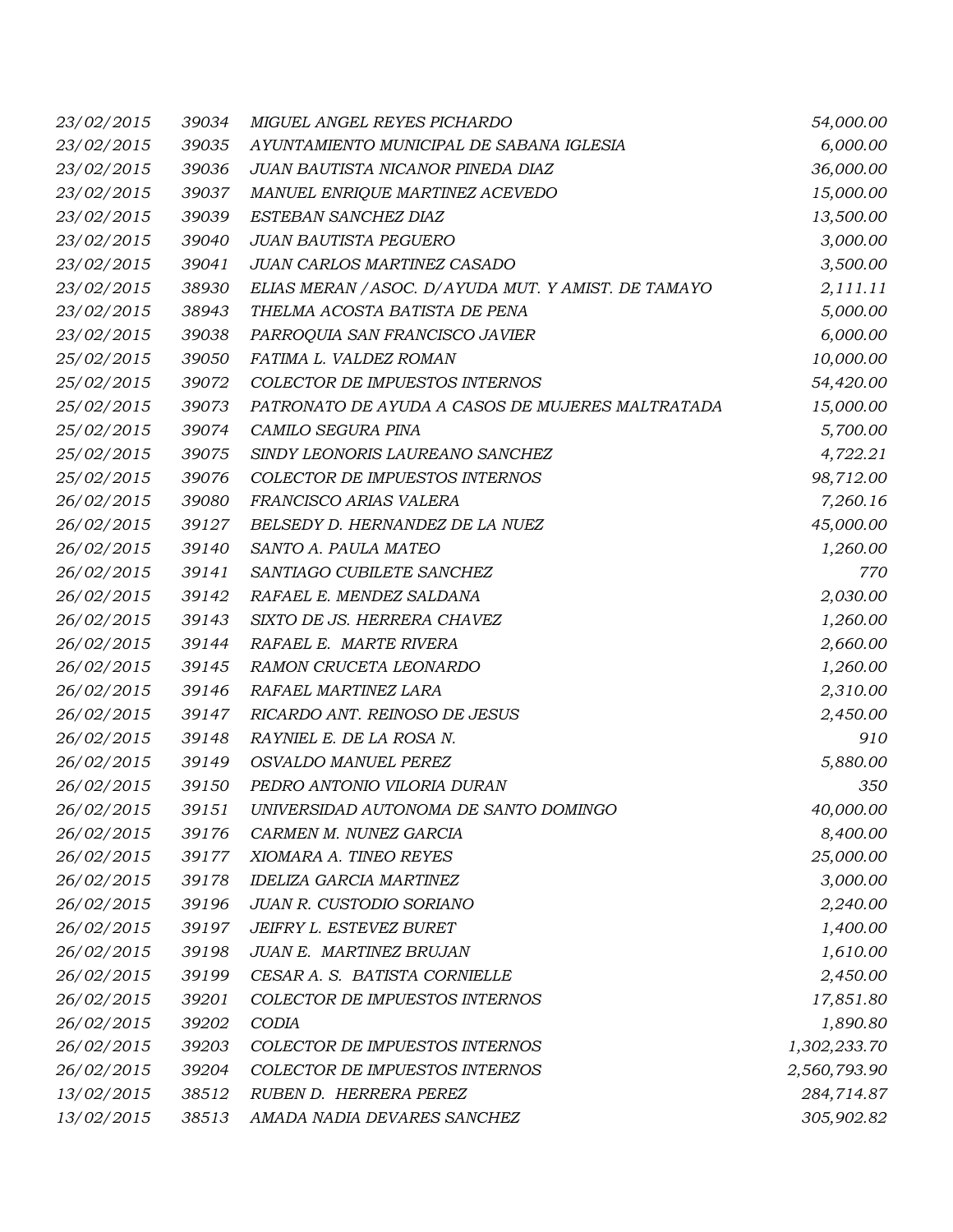| 13/02/2015 | 38514 | RAMONA JACQUELINE BAUTISTA TEJEDA  | 266,206.00 |
|------------|-------|------------------------------------|------------|
| 13/02/2015 | 38524 | ANA I. D SOTO FELIPE               | 7,960.00   |
| 13/02/2015 | 38525 | JOSEIDY J. ROSARIO REYNOSO         | 12,333.39  |
| 13/02/2015 | 38526 | RAMONA JACQUELINE BAUTISTA TEJEDA  | 267,060.79 |
| 13/02/2015 | 38527 | AMADA NADIA DEVARES SANCHEZ        | 308,349.02 |
| 13/02/2015 | 38543 | NILDA ALT. VASQUEZ VASQUEZ         | 5,601.00   |
| 13/02/2015 | 38544 | MANUEL URBAEZ VALENTIN             | 19,050.00  |
| 13/02/2015 | 38545 | JHOANNY E. CASTILLO CALDERON       | 4,329.00   |
| 13/02/2015 | 38546 | MARYBEL MEJIA ESPINAL              | 22,500.00  |
| 13/02/2015 | 38547 | JOSEIDY J. ROSARIO REYNOSO         | 12,325.61  |
| 13/02/2015 | 38548 | KEILA M. GOMEZ FANITH              | 5,208.00   |
| 13/02/2015 | 38549 | GRISEL PEREZ OZUNA                 | 4,550.00   |
| 13/02/2015 | 38550 | CLARIS R. POLANCO ROQUE            | 10,445.10  |
| 17/02/2015 | 38728 | JULISSA GOICO VIDAL                | 9,857.97   |
| 17/02/2015 | 38729 | NANCY A. NINA CASTILLO             | 13,253.06  |
| 17/02/2015 | 38730 | ISAMAR ESPINOSA URBAEZ             | 30,992.55  |
| 18/02/2015 | 38847 | AMADA NADIA DEVARES SANCHEZ        | 253,663.31 |
| 18/02/2015 | 38848 | ANGELA E. GARCIA ALBERTO           | 5,284.55   |
| 23/02/2015 | 38909 | MARIA I. DEL ROSARIO RAMIREZ       | 34,300.00  |
| 23/02/2015 | 38924 | YSABEL BERNAVIDES                  | 3,771.55   |
| 23/02/2015 | 38925 | YSABEL BERNAVIDES                  | 5,944.83   |
| 23/02/2015 | 38926 | IBELISE DEL C. DE J. RAMIREZ PEREZ | 5,233.20   |
| 23/02/2015 | 38927 | IBELISE DEL C. DE J. RAMIREZ PEREZ | 3,279.35   |
| 23/02/2015 | 38928 | MARYBEL MEJIA ESPINAL              | 14,065.67  |
| 23/02/2015 | 38929 | DELGISA ALT. ESPINO ABUD           | 4,152.00   |
| 24/02/2015 | 39045 | RAMONA JACQUELINE BAUTISTA TEJEDA  | 250,511.99 |
| 25/02/2015 | 39051 | RUHT ESTHER ORTIZ ACOSTA           | 45,726.01  |
| 25/02/2015 | 39077 | MARYBEL MEJIA ESPINAL              | 29,925.00  |
| 25/02/2015 | 39078 | CLARIS R. POLANCO ROQUE            | 23,948.00  |
| 26/02/2015 |       | 39128 NOLSI Y. RUIZ TERRERO        | 8,921.00   |
| 26/02/2015 | 39129 | HAYDEE M. JEREZ MENA               | 27,062.20  |
| 26/02/2015 | 39130 | RAMONA JACQUELINE BAUTISTA TEJEDA  | 289,060.00 |
| 26/02/2015 | 39131 | JOSEFINA ALT. POLANCO ROSADO       | 4,231.53   |
| 26/02/2015 | 39132 | <b>IVAN J. RODRIGUEZ ALONZO</b>    | 860        |
| 26/02/2015 | 39133 | MARISOL ALT. MEJIA DE LEON         | 7,387.44   |
| 26/02/2015 | 39134 | MARYBEL MEJIA ESPINAL              | 28,131.08  |
| 26/02/2015 | 39135 | RAMONA VALLEJO PAYANO              | 13,336.00  |
| 26/02/2015 | 39136 | RAMONA VALLEJO PAYANO              | 9,620.94   |
| 26/02/2015 | 39137 | CARMEN L. FARINGTHON HIDALGO       | 17,921.16  |
| 26/02/2015 | 39138 | ROSMERY RODRIGUEZ TAVERAS          | 35,975.47  |
| 26/02/2015 | 39139 | JOSEIDY J. ROSARIO REYNOSO         | 16,404.19  |
| 26/02/2015 | 39168 | AMADA NADIA DEVARES SANCHEZ        | 285,696.07 |
| 26/02/2015 | 39179 | NILDA ALT. VASQUEZ VASQUEZ         | 9,189.90   |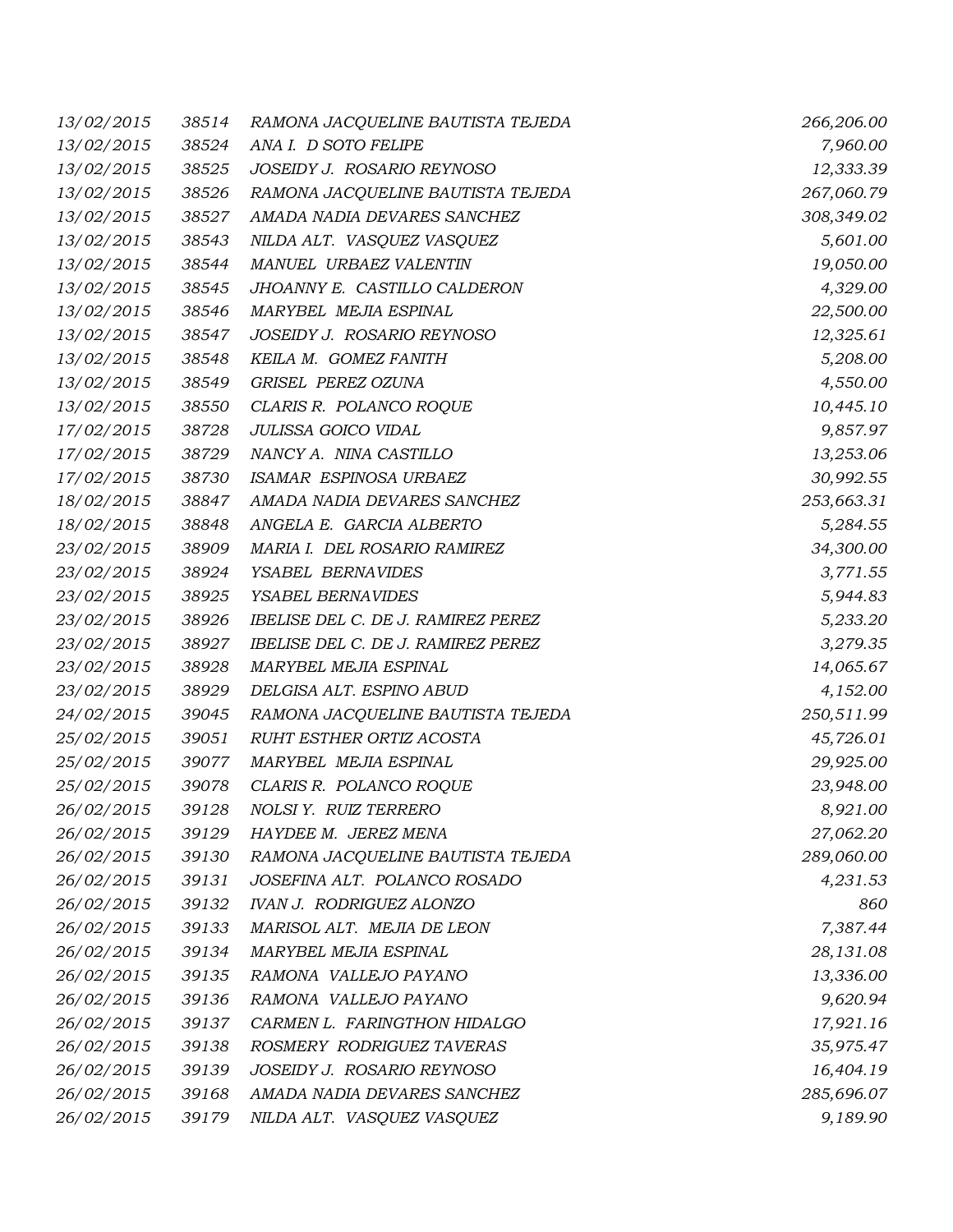| 26/02/2015 | 39193 | JOEL URENA VENTURA                   | 8,378.55     |
|------------|-------|--------------------------------------|--------------|
| 26/02/2015 | 39194 | SILVIA M. EUSEBIO ARIAS              | 11,341.91    |
| 26/02/2015 | 39195 | JOSEFINA ALT. POLANCO ROSADO         | 4,248.99     |
| 16/02/2015 | 38588 | LUCIA DEL C. RODRIGUEZ PERALTA       | 3,000.00     |
| 16/02/2015 | 38589 | ANA R. DE LEON GUZMAN                | 1,200.00     |
| 16/02/2015 | 38590 | MODESTO R. CAMACHO SANTANA           | 1,200.00     |
| 16/02/2015 | 38591 | ROSA M. ALMONTE FRANCISCO            | 1,200.00     |
| 16/02/2015 | 38592 | MARIA V. REYNOSO PIMENTEL            | 600          |
| 16/02/2015 | 38593 | MELANIO ALB. RODRIGUEZ RAMOS         | 600          |
| 16/02/2015 | 38594 | PABLO ALB. MERCEDES SUAREZ           | 3,600.00     |
| 16/02/2015 | 38595 | PEDRO J. MARMOLEJOS REYNOSO          | 3,000.00     |
| 16/02/2015 | 38596 | LORENZO FLORIMON ESPINAL             | 600          |
| 16/02/2015 | 38597 | ANGEL V. HERNANDEZ CORDERO           | 4,800.00     |
| 16/02/2015 | 38598 | FRANCISCO TORRES DE LA CRUZ          | 9,800.00     |
| 16/02/2015 | 38599 | MAYRA J. DE LA CRUZ LORA             | 6,600.00     |
| 16/02/2015 | 38600 | RAYSA M. URBAEZ RUBIO                | 2,400.00     |
| 16/02/2015 | 38601 | MANUEL GUEVARA FERRERAS              | 2,400.00     |
| 16/02/2015 | 38602 | ZOBEIDA MATEO                        | 3,000.00     |
| 16/02/2015 | 38603 | EUDOCIO FERRERAS MEDINA              | 3,000.00     |
| 16/02/2015 | 38604 | WILSON J. SIERRA FERRERAS            | 600          |
| 16/02/2015 | 38605 | ISRAEL D. LEDESMA HEREDIA            | 1,600.00     |
| 16/02/2015 | 38606 | RUTH E. BRIOSO DE LEON               | 2,400.00     |
| 16/02/2015 | 38607 | MATTI Y. NOBOA                       | 4,800.00     |
| 16/02/2015 | 38608 | MARIANA CANELA PEREZ                 | 3,600.00     |
| 16/02/2015 | 38609 | SERVIO ANT. MONTILLA MONTILLA        | 1,200.00     |
| 16/02/2015 | 38610 | MELANIO MATOS JIMENEZ                | 2,400.00     |
| 16/02/2015 | 38611 | DIOGENES OGANDO OGANDO               | 1,200.00     |
| 16/02/2015 | 38612 | RAFAEL O. REYES VEGA                 | 2,400.00     |
| 20/02/2015 | 38866 | MARIANO GERMAN MEJIA                 | 116,789.65   |
| 20/02/2015 |       | 38867 VICTOR J. CASTELLANOS ESTRELLA | 91,000.00    |
| 20/02/2015 | 38868 | JOSE A. CRUCETA ALMANZAR             | 91,000.00    |
| 20/02/2015 | 38869 | FRANCISCO ANT. JEREZ MENA            | 91,000.00    |
| 20/02/2015 | 38870 | EDGARDO HERNANDEZ MEJIA              | 91,000.00    |
| 20/02/2015 | 38871 | SARA I. HENRIQUEZ MARIN              | 91,000.00    |
| 20/02/2015 | 38872 | ROBERT C. PLACENCIA ALVAREZ          | 91,000.00    |
| 20/02/2015 | 38873 | DULCE M. RODRIGUEZ BLANCO            | 91,000.00    |
| 20/02/2015 | 38874 | MINERVA A. COCCO SUBERO              | 6,000.00     |
| 20/02/2015 | 38875 | FLABIS M. SANCHEZ CARRASCO           | 10,000.00    |
| 20/02/2015 | 38876 | COR. EDWARD R. SANCHEZ GONZALEZ      | 13,000.00    |
| 20/02/2015 | 38877 | CAPITAN LUIS MARIÑEZ P.              | 1,600.00     |
| 12/02/2015 | 38509 | RAFAEL SUAREZ CONCEPCION             | 55,460.00    |
| 13/02/2015 | 38510 | LEONARDO CAMILO CAMILO               | 45,535.48    |
| 13/02/2015 | 38511 | SERVICIOS POPULAR DE SEGURIDAD S R L | 2,707,556.54 |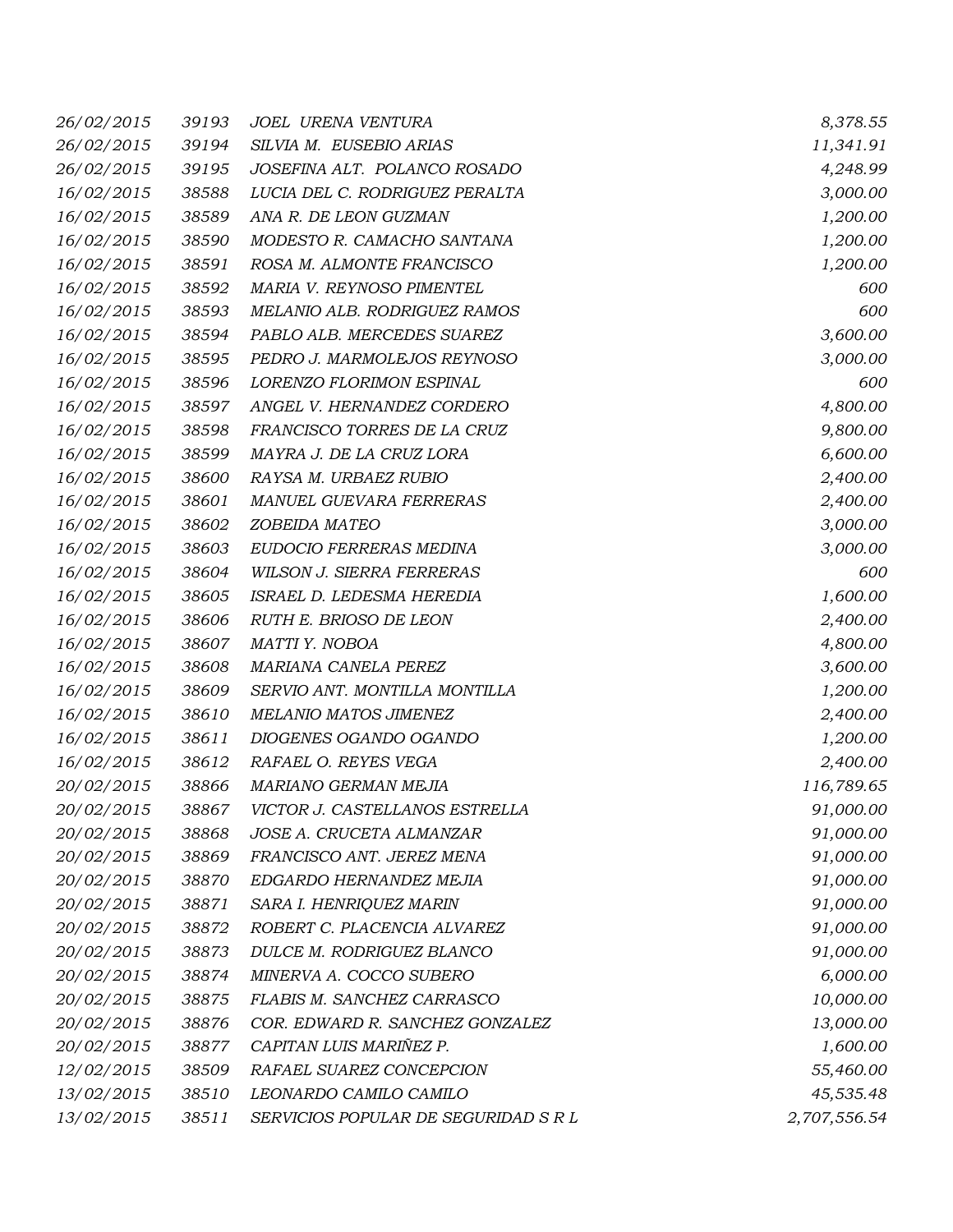| 13/02/2015 | 38516 | <b>VIAJES MONTERREI SRL</b>                           | 24,139.75    |
|------------|-------|-------------------------------------------------------|--------------|
| 13/02/2015 | 38536 | M P UNIFORMES DE EMPRESAS SRL                         | 15,157.10    |
| 13/02/2015 | 38537 | CORPORACION DE ACUEDUCTO Y ALCANTARILLADO DE SAN'     | 166,395.00   |
| 13/02/2015 | 38538 | AYUNTAMIENTO MUNICIPAL JARABACOA                      | <i>200</i>   |
| 13/02/2015 | 38539 | CORPORACION DEL ACUEDUCTO Y ALCANTARILLADO DE SAI     | 35,738.00    |
| 13/02/2015 | 38540 | CORPORACION DE ACUEDUCTO Y ALCANTARILLADO DE PUEI     | 5,535.00     |
| 13/02/2015 | 38541 | <b>CONSOLIDOM SRL</b>                                 | 203,146.80   |
| 13/02/2015 | 38542 | AYUNTAMIENTO MUNICIPAL DE SAN PEDRO DE MACORIS        | 1,000.00     |
| 13/02/2015 | 38551 | EDENORTE DOMINICANA, S. A.                            | 30,892.16    |
| 13/02/2015 | 38552 | EMPRESA DISTRIBUIDORA DE ELECTRICIDAD DEL ESTE, S. A. | 2,127,933.35 |
| 13/02/2015 | 38553 | MATOS & COMPANIA, SRL                                 | 81,576.84    |
| 13/02/2015 | 38554 | FOOD EQUIPMENT SERVICE, SRL                           | 43,505.00    |
| 13/02/2015 | 38555 | OFFIPACK SRL                                          | 77,563.20    |
| 13/02/2015 | 38556 | <b>LOGOMOTION SRL</b>                                 | 96,050.00    |
| 13/02/2015 | 38557 | PUERTANUEVA INDUSTRIAL, SRL.                          | 20,449.38    |
| 13/02/2015 | 38558 | PRODIMPA, S.R.L.                                      | 4,136.95     |
| 13/02/2015 | 38559 | GRUPO GRM, SRL.                                       | 6,846.67     |
| 13/02/2015 | 38560 | HILARIO MALAQUIAS, SRL.                               | 35,369.00    |
| 13/02/2015 | 38561 | HILARIO MALAQUIAS, SRL.                               | 23,215.85    |
| 13/02/2015 | 38562 | RUTH DELANIA MEDINA RODRIGUEZ                         | 19,515.25    |
| 13/02/2015 | 38563 | JUAN ALEJANDRO PEREZ PEREZ EIRL                       | 497.73       |
| 13/02/2015 | 38564 | ALTAGRACIA LIBERTAD LEYBA ACOSTA                      | 3,600.00     |
| 13/02/2015 | 38565 | FELIZ RUIZ & CO. SRL                                  | 6,650.00     |
| 13/02/2015 | 38566 | JOHNNY DIONISIO VERAS ROJAS                           | 2,693.25     |
| 13/02/2015 | 38567 | ESTACION PRIMAVERA LA VEGA, SRL                       | 4,973.76     |
| 13/02/2015 | 38568 | D MAGGIE, SRL                                         | 14,747.46    |
| 13/02/2015 | 38569 | FELIZ RUIZ & CO. SRL                                  | 9,547.50     |
| 13/02/2015 | 38570 | RUTH DELANIA MEDINA RODRIGUEZ                         | 19,708.47    |
| 16/02/2015 | 38571 | LEONARDO CAMILO CAMILO                                | 12,063.48    |
| 16/02/2015 | 38572 | SANTA MARTHA VILLAR BAEZ                              | 3,734.52     |
| 16/02/2015 | 38573 | LUIS GONZALO GUZMAN CONCEPCION                        | 3,657.50     |
| 16/02/2015 | 38574 | DIOGENES MEDINA MARTINEZ                              | 5,400.00     |
| 16/02/2015 | 38575 | <b>AUTO SUPER FRIO M&amp;S EIRL</b>                   | 47,290.20    |
| 16/02/2015 | 38576 | DIOGENES MEDINA MARTINEZ                              | 5,400.00     |
| 16/02/2015 | 38577 | SANTA MARTHA VILLAR BAEZ                              | 6,191.44     |
| 16/02/2015 | 38578 | JUAN ALEJANDRO PEREZ PEREZ EIRL                       | 1,990.90     |
| 16/02/2015 | 38579 | WILFRIDO SUERO DIAZ                                   | 3,600.00     |
| 16/02/2015 | 38580 | ALFRESCO SRL                                          | 37,968.00    |
| 16/02/2015 | 38581 | ELKIN ESCARLIN BAEZ GENAO                             | 5,700.00     |
| 16/02/2015 | 38582 | ADMINISTRADORA DE RIESGOS DE SALUD HUMANO S A         | 311,220.00   |
| 16/02/2015 | 38583 | ADMINISTRACION DE ESTACIONES DE SERVICIO SAS          | 712,500.00   |
| 16/02/2015 | 38584 | ESTACION ISLA ESTADIO, SRL                            | 911.87       |
| 16/02/2015 | 38585 | SYNTES S R L                                          | 131,860.95   |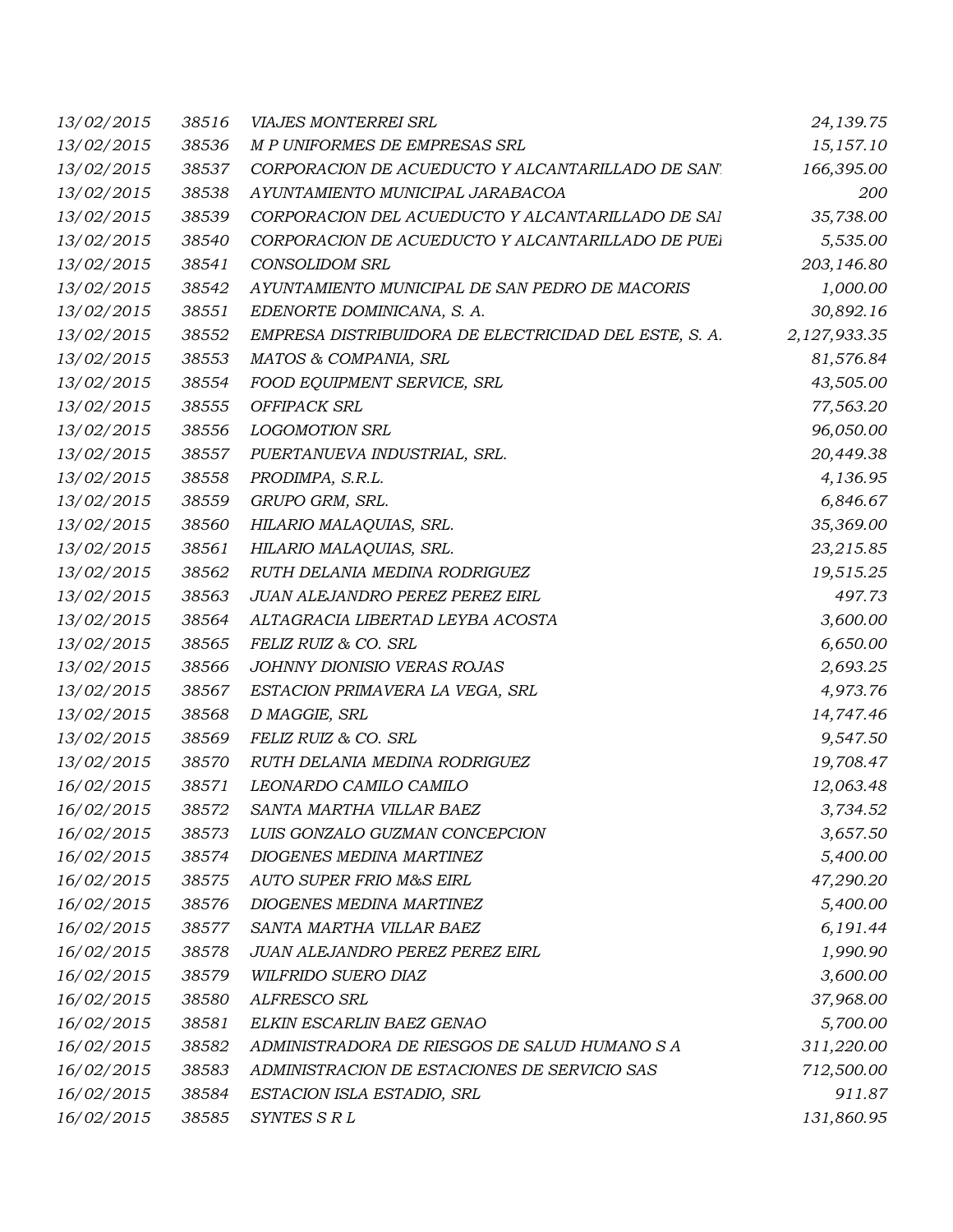| 16/02/2015 | 38586 | DOS VENTURA SRL                              | 59,773.95    |
|------------|-------|----------------------------------------------|--------------|
| 16/02/2015 | 38587 | AMANA COMERCIAL, SRL                         | 8,429.80     |
| 16/02/2015 | 38650 | ISLA DOMINICANA DE PETROLEO CORP             | 5,567.00     |
| 17/02/2015 | 38651 | DECOBLINDS SRL                               | 6,683.00     |
| 17/02/2015 | 38652 | RADIOCENTRO, SRL                             | 20,184.06    |
| 17/02/2015 | 38653 | PUERTANUEVA INDUSTRIAL, SRL.                 | 5,665.14     |
| 17/02/2015 | 38654 | HERMOSILLO COMERCIAL SRL                     | 99,584.64    |
| 17/02/2015 | 38655 | COMPANIA DE SEGUROS VIVIR SA                 | 698,080.11   |
| 17/02/2015 | 38656 | HERNAN MIRANDA GUZMAN                        | 105,754.00   |
| 17/02/2015 | 38657 | AGUA CRYSTAL, S. A.                          | 105,966.32   |
| 17/02/2015 | 38658 | ALBAS NIRIS FELIZ FELIZ                      | 13,775.00    |
| 17/02/2015 | 38659 | DOS VENTURA SRL                              | 35,508.00    |
| 17/02/2015 | 38660 | SANTA MARTHA VILLAR BAEZ                     | 20,245.00    |
| 17/02/2015 | 38661 | CLARIBEL GONZALEZ FERNANDEZ                  | 14,535.00    |
| 17/02/2015 | 38720 | WINDTELECOM, S. A.                           | 210,132.00   |
| 17/02/2015 | 38721 | EDESUR DOMINICANA, S. A.                     | 5,853,942.87 |
| 17/02/2015 | 38722 | EDENORTE DOMINICANA, S. A.                   | 525,343.36   |
| 17/02/2015 | 38723 | AYUNTAMIENTO DEL DISTRITO NACIONAL           | 31,251.00    |
| 17/02/2015 | 38731 | ALFRESCO SRL                                 | 43,307.25    |
| 17/02/2015 | 38732 | SANTA MARTHA VILLAR BAEZ                     | 4,619.00     |
| 17/02/2015 | 38733 | SANTA MARTHA VILLAR BAEZ                     | 17,394.97    |
| 17/02/2015 | 38734 | ESTACION ISLA ESTADIO, SRL                   | 547.12       |
| 17/02/2015 | 38735 | ESTACION ISLA ESTADIO, SRL                   | 13,024.98    |
| 17/02/2015 | 38736 | WALTER NATHAN MARTINEZ RAMOS                 | 3,990.00     |
| 17/02/2015 | 38737 | VIAJES MONTERREI SRL                         | 10,707.60    |
| 17/02/2015 | 38738 | ROSEDY TOURS SRL                             | 31,640.23    |
| 17/02/2015 | 38739 | SOLO CARLOS GOURMET, SRL                     | 7,499.00     |
| 17/02/2015 | 38740 | ALBAS NIRIS FELIZ FELIZ                      | 11,875.00    |
| 17/02/2015 | 38741 | RESTAURANT EL PATIO FAMILIAR ZAPATA, C POR A | 24,802.54    |
| 17/02/2015 | 38742 | TRICOM S A                                   | 12,032.60    |
| 17/02/2015 | 38743 | DUMAR INMOBILIARIA SRL                       | 58,991.70    |
| 17/02/2015 | 38744 | SERVICIOS KAMINO SRL                         | 276,532.00   |
| 17/02/2015 | 38745 | TRI POWER J Q, SRL                           | 66,555.11    |
| 17/02/2015 | 38746 | P & V MOVIL COMERCIAL, SRL                   | 27,233.00    |
| 17/02/2015 | 38747 | PADRON OFFICE SUPPLY SRL                     | 22,983.05    |
| 17/02/2015 | 38748 | 2P TECHNOLOGY, SRL                           | 10,170.00    |
| 17/02/2015 | 38749 | HILARIO MALAQUIAS, SRL.                      | 46,431.70    |
| 17/02/2015 | 38750 | ELECTRICOS R & A, SRL                        | 8,136.00     |
| 17/02/2015 | 38751 | COMERCIAL SANTANA, SRL.                      | 37,403.00    |
| 17/02/2015 | 38752 | MITOPALO POWER, SRL.                         | 10,961.00    |
| 18/02/2015 | 38844 | EMPRESA TECNOLOGICA (EMTECCA), SRL           | 288,319.50   |
| 18/02/2015 | 38845 | COMPU LETRAS DESIGNS SRL                     | 43,040.00    |
| 18/02/2015 | 38846 | EDITORA HOY, SAS                             | 28,120.00    |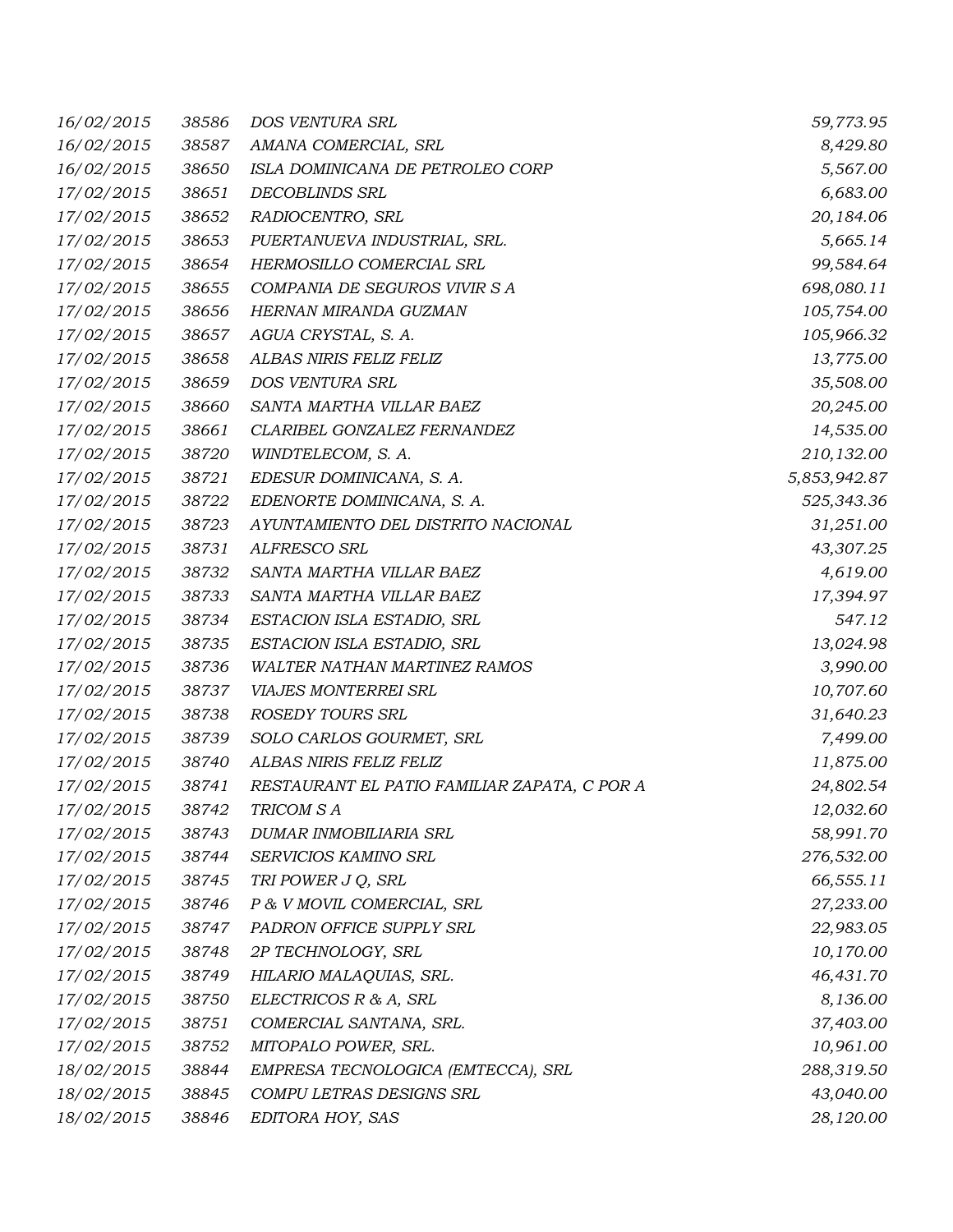| 18/02/2015 | 38849 | P & V MOVIL COMERCIAL, SRL                        | 49,494.00    |
|------------|-------|---------------------------------------------------|--------------|
| 19/02/2015 | 38851 | RAMON ANTONIO ANDUJAR BELTRE                      | 11,400.00    |
| 19/02/2015 | 38852 | MARGRAF, SRL                                      | 29,590.00    |
| 19/02/2015 | 38853 | <b>CEDUCOMPP SRL</b>                              | 13,424.40    |
| 19/02/2015 | 38854 | FRIOMASTER, S. A.                                 | 44,050.85    |
| 19/02/2015 | 38855 | W J SERVICE CENTER SRL                            | 31,103.70    |
| 19/02/2015 | 38856 | DELTA COMERCIAL, S. A.                            | 27,321.44    |
| 19/02/2015 | 38857 | CENTRO AUTOMOTRIZ DURAN SRL                       | 54,822.20    |
| 19/02/2015 | 38858 | GR GROUP SERVICE SRL                              | 50,200.78    |
| 19/02/2015 | 38859 | CORPORACION DEL ACUEDUCTO Y ALCANTARILLADO DE SAI | 4,213.00     |
| 20/02/2015 | 38878 | DIANA C. JIMENEZ MARTINEZ                         | 0            |
| 20/02/2015 | 38879 | DIANA C. JIMENEZ MARTINEZ                         | 45,000.00    |
| 23/02/2015 | 38880 | EPSA-LABCO INGENIEROS CONSULTORES, S.A.           | 51,217.10    |
| 23/02/2015 | 38881 | EPSA-LABCO INGENIEROS CONSULTORES, S.A.           | 402,192.30   |
| 23/02/2015 | 38882 | ARTEPIEL SRL                                      | 11,889.80    |
| 23/02/2015 | 38883 | MARGRAF, SRL                                      | 699.4        |
| 23/02/2015 | 38884 | EDITORA DEL CARIBE, C. POR A.                     | 30,436.06    |
| 23/02/2015 | 38885 | MATERIALES INDUSTRIALES, SAS                      | 16,945.50    |
| 23/02/2015 | 38886 | GRUPO EMPRESARIAL VIMONT, SRL                     | 2,203.50     |
| 23/02/2015 | 38887 | PERSEUS COMERCIAL, SRL                            | 9,865.92     |
| 23/02/2015 | 38888 | CENTRO CUESTA NACIONAL, SAS                       | 31,983.33    |
| 23/02/2015 | 38889 | EDITORA LISTIN DIARIO S A                         | 30,967.65    |
| 23/02/2015 | 38890 | TONOS & COLORES SRL                               | 35,604.58    |
| 23/02/2015 | 38891 | AMANA COMERCIAL, SRL                              | 44,711.84    |
| 23/02/2015 | 38892 | PUBLICACIONES AHORA, C X A                        | 0            |
| 23/02/2015 | 38893 | EDITORA HOY, SAS                                  | 17,575.00    |
| 23/02/2015 | 38894 | TRICOM S A                                        | 1,529.74     |
| 23/02/2015 | 38895 | W J SERVICE CENTER SRL                            | 28,577.84    |
| 23/02/2015 | 38896 | EDITORA DEL CARIBE, C. POR A.                     | 11,780.00    |
| 23/02/2015 | 38897 | INTERDECO, SRL.                                   | 4,510.66     |
| 23/02/2015 | 38898 | ESPINAL S POLLOS Y MAS SRL                        | 5,595.65     |
| 23/02/2015 | 38899 | EDITORA JUDICIAL, SRL                             | 6,383.05     |
| 23/02/2015 | 38900 | VIAMAR, S. A.                                     | 7,176.98     |
| 23/02/2015 | 38901 | ESTACION ISLA ESTADIO, SRL                        | 296.86       |
| 23/02/2015 | 38902 | <b>ILESA SRL</b>                                  | 257,410.38   |
| 23/02/2015 | 38903 | CENTRO AUTOMOTRIZ DURAN SRL                       | 20,659.20    |
| 23/02/2015 | 38904 | CENTRO AUTOMOTRIZ DURAN SRL                       | 63,919.78    |
| 23/02/2015 | 38905 | GBM DOMINICANA S A                                | 873,122.73   |
| 23/02/2015 | 38906 | CORPORACION DE ACUEDUCTO Y ALCANTARILLADO DEL MU. | 1,298.00     |
| 23/02/2015 | 38907 | COMPANIA DOMINICANA DE TELEFONOS, S.A.            | 2,641,958.71 |
| 23/02/2015 | 38912 | IMPLEMENTACIONES TECNOLOGICAS IMPLETEK SRL        | 33,370.48    |
| 23/02/2015 | 38913 | PUBLICACIONES AHORA, SAS                          | 0            |
| 23/02/2015 | 38914 | EDESUR DOMINICANA, S. A.                          | 31,345.61    |
|            |       |                                                   |              |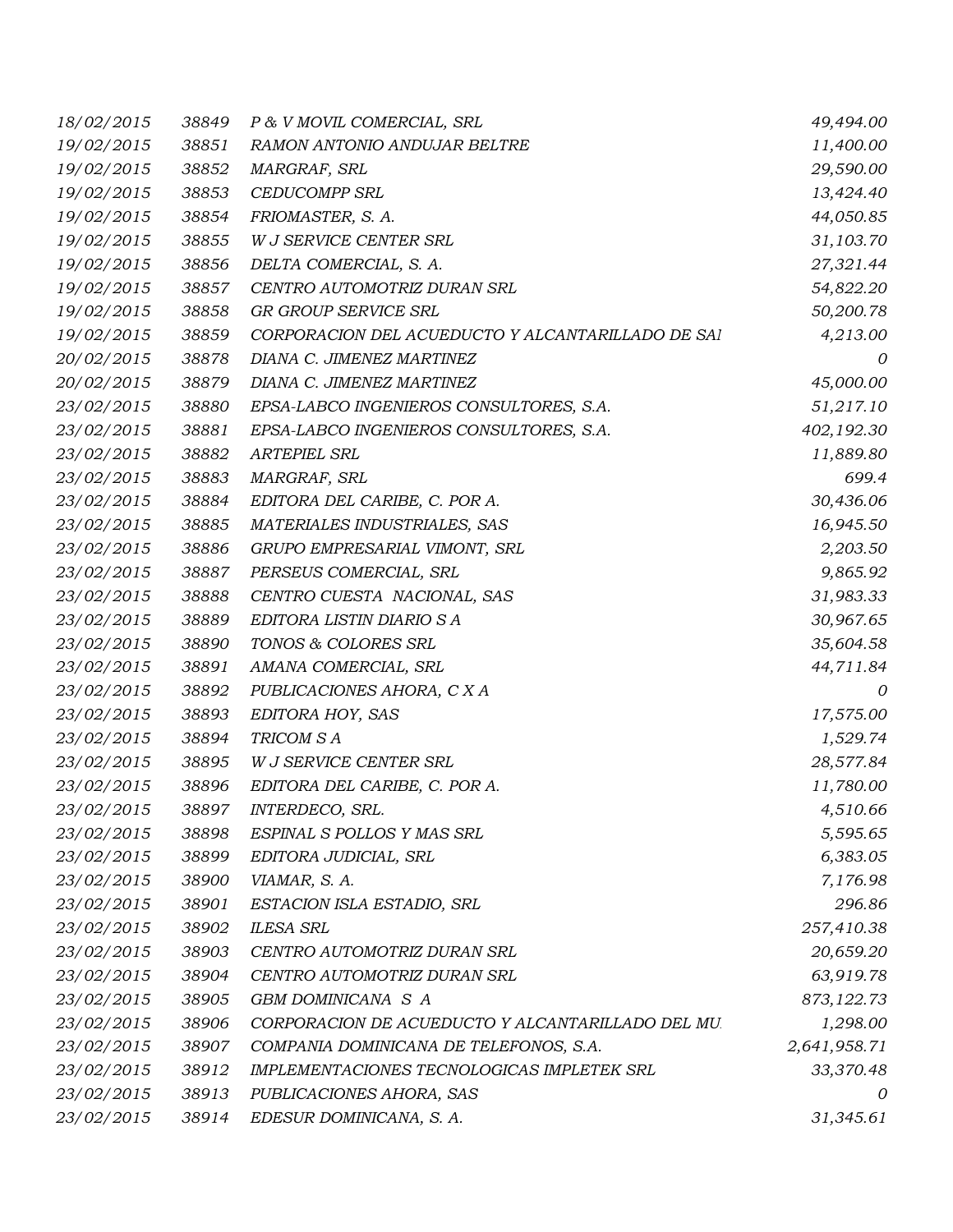| 23/02/2015 | 38915 | CORPORACION ESTATAL DE RADIO Y TELEVISION | 10,998.18    |
|------------|-------|-------------------------------------------|--------------|
| 23/02/2015 | 38916 | GRUPO BACOLET SRL                         | 19,950.00    |
| 23/02/2015 | 38917 | SYNTES S R L                              | 12,221.04    |
| 23/02/2015 | 38918 | ESTACION ISLA ESTADIO, SRL                | 900.17       |
| 23/02/2015 | 38919 | CENTRO AUTOMOTRIZ DURAN SRL               | 46,079.70    |
| 23/02/2015 | 38920 | ISLA DOMINICANA DE PETROLEO CORP          | 6,156.00     |
| 23/02/2015 | 38921 | MARIA DEL CARMEN DE LOS SANTOS            | 53,437.50    |
| 24/02/2015 | 39042 | CLAUDIO ORTIZ OLIVO                       | 501,878.78   |
| 24/02/2015 | 39043 | CLAUDIO ORTIZ OLIVO                       | 0.01         |
| 24/02/2015 | 39044 | PUBLICACIONES AHORA SAS                   | 20,543.75    |
| 24/02/2015 | 39046 | CONSTRUPLAN, SRL                          | 12,047.47    |
| 24/02/2015 | 39047 | CONSTRUPLAN, SRL                          | 1,153,115.39 |
| 24/02/2015 | 39048 | EDENORTE DOMINICANA, S. A.                | 3,185,852.70 |
| 25/02/2015 | 39049 | COMBUSTIBLE Y DERIVADOS DEL NORTE SRL     | 11,542.50    |
| 25/02/2015 | 39052 | OFFIPACK SRL                              | 67,574.00    |
| 25/02/2015 | 39053 | REPUESTOS DE JESUS, SRL.                  | 5,085.00     |
| 25/02/2015 | 39054 | OFFITEK, SRL                              | 1,254.30     |
| 25/02/2015 | 39055 | RADIOCENTRO, SRL                          | 14,807.52    |
| 25/02/2015 | 39056 | UNIDAD TECNOLOGICA DOMINICANA, SRL        | 1,145,565.30 |
| 25/02/2015 | 39057 | UNIDAD TECNOLOGICA DOMINICANA, SRL        | 1,130,448.02 |
| 25/02/2015 | 39058 | <b>ARGENTARIUM SRL</b>                    | 753,200.00   |
| 25/02/2015 | 39059 | ESPINAL S POLLOS Y MAS SRL                | 6,123.55     |
| 25/02/2015 | 39060 | CENTRO AUTOMOTRIZ DURAN SRL               | 47,209.50    |
| 25/02/2015 | 39061 | CENTRO AUTOMOTRIZ DURAN SRL               | 32,387.60    |
| 25/02/2015 | 39062 | CENTRO AUTOMOTRIZ DURAN SRL               | 36,853.00    |
| 25/02/2015 | 39063 | POLLO FELIZ SRL                           | 13,904.75    |
| 25/02/2015 | 39064 | EDESUR DOMINICANA, S. A.                  | 224,131.08   |
| 25/02/2015 | 39065 | WINDTELECOM, S. A.                        | 2,413.79     |
| 25/02/2015 | 39066 | ALBAS NIRIS FELIZ FELIZ                   | 17,100.00    |
| 25/02/2015 |       | 39067 LUIS GONZALO GUZMAN CONCEPCION      | 4,702.50     |
| 25/02/2015 | 39068 | ELKIN ESCARLIN BAEZ GENAO                 | 9,143.75     |
| 25/02/2015 | 39069 | SANTA MARTHA VILLAR BAEZ                  | 3,144.85     |
| 25/02/2015 | 39070 | MAXIMO WINNAR PERALTA MELENDEZ            | 5,985.00     |
| 25/02/2015 | 39071 | PLADENT SRL                               | 290,700.00   |
| 26/02/2015 | 39079 | RAFAEL YVAN PICHARDO GARCIA               | 10,000.00    |
| 26/02/2015 | 39081 | GUARDIANES SAN MIGUEL, S R L              | 160,797.00   |
| 26/02/2015 | 39082 | DELGADO S CREACIONES METALICAS, SRL       | 33,312.96    |
| 26/02/2015 | 39083 | RADIOCENTRO, SRL                          | 113,224.64   |
| 26/02/2015 | 39084 | 2P TECHNOLOGY, SRL                        | 78,060.40    |
| 26/02/2015 | 39085 | FERRETERIA AMERICANA, SAS                 | 53,809.89    |
| 26/02/2015 | 39086 | MARALEX TRADING, S. A.                    | 45,793.15    |
| 26/02/2015 | 39087 | TONOS & COLORES SRL                       | 79,846.95    |
| 26/02/2015 | 39088 | FRIOMASTER, S. A.                         | 265,942.90   |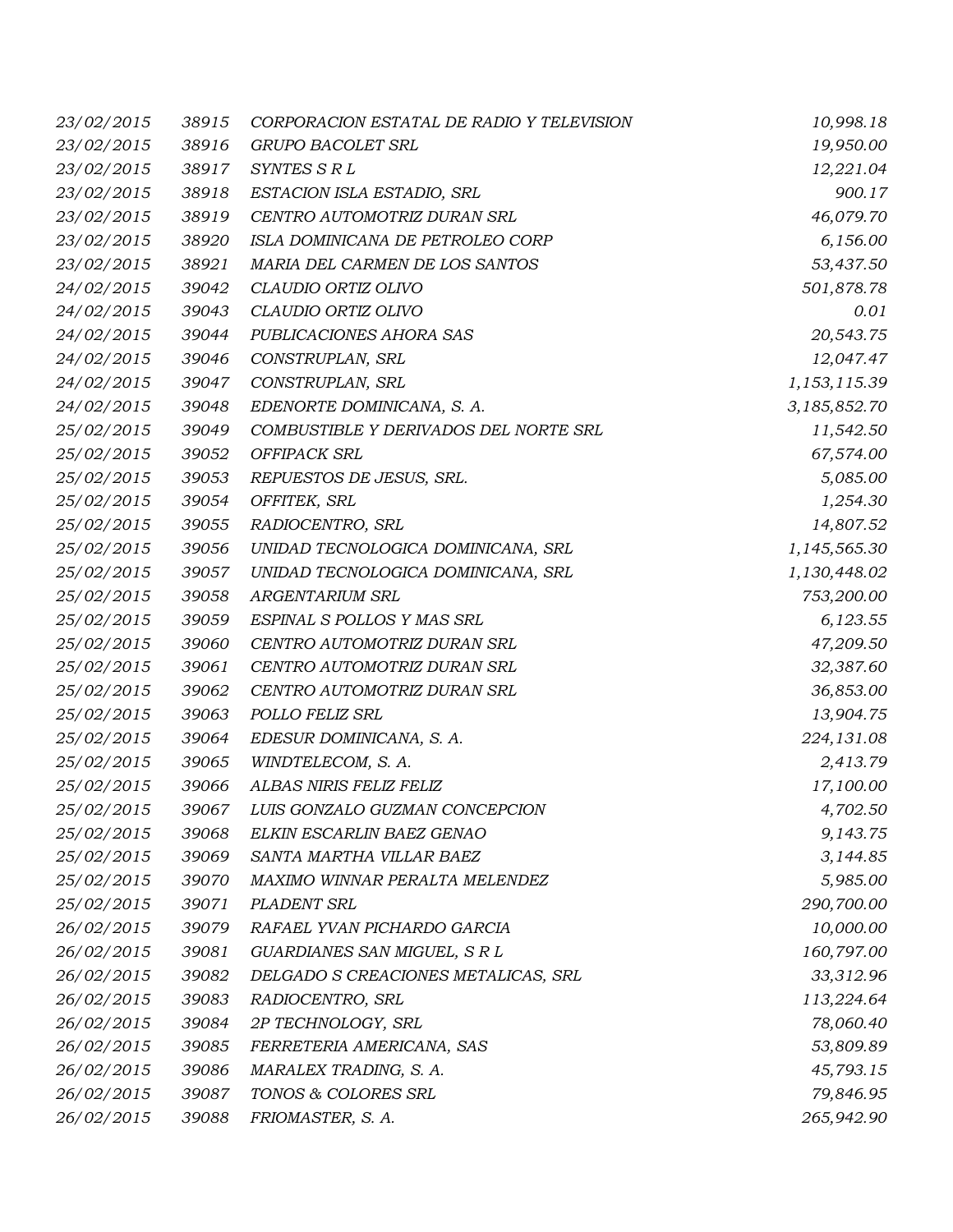| 26/02/2015 | 39089 | D MAGGIE, SRL                         | 31,027.12  |
|------------|-------|---------------------------------------|------------|
| 26/02/2015 | 39090 | <b>IDOM SAS</b>                       | 2,470.00   |
| 26/02/2015 | 39091 | CENTRO AUTOMOTRIZ DURAN SRL           | 46,198.06  |
| 26/02/2015 | 39092 | LEONARDO CAMILO CAMILO                | 10,433.28  |
| 26/02/2015 | 39093 | <b>IDOM SAS</b>                       | 2,470.00   |
| 26/02/2015 | 39094 | <b>IDOM SAS</b>                       | 4,750.00   |
| 26/02/2015 | 39095 | ESTACION PRIMAVERA LA VEGA, SRL       | 10,440.04  |
| 26/02/2015 | 39096 | SOLO CARLOS GOURMET, SRL              | 6,086.50   |
| 26/02/2015 | 39097 | ALFRESCO SRL                          | 6,993.00   |
| 26/02/2015 | 39098 | <b>JARDIN ILUSIONES SRL</b>           | 11,115.00  |
| 26/02/2015 | 39099 | CENTRO AUTOMOTRIZ DURAN SRL           | 53,213.58  |
| 26/02/2015 | 39100 | CENTRO AUTOMOTRIZ DURAN SRL           | 32,495.20  |
| 26/02/2015 | 39101 | ANA JOSEFINA ANDUJAR ARIAS DE BAEZ    | 3,230.00   |
| 26/02/2015 | 39102 | <b>CONSOLIDOM SRL</b>                 | 252,606.60 |
| 26/02/2015 | 39103 | AYUNTAMIENTO SANTO DOMINGO ESTE       | 22,365.00  |
| 26/02/2015 | 39104 | W J SERVICE CENTER SRL                | 39,761.86  |
| 26/02/2015 | 39105 | PRODUCTOS ALIMENTICIOS JOEL SRL       | 4,189.50   |
| 26/02/2015 | 39106 | METRO TECNOLOGIA SRL                  | 18,560.25  |
| 26/02/2015 | 39107 | MARIA DEL CARMEN DE LOS SANTOS        | 6,626.25   |
| 26/02/2015 | 39108 | ANGELA E. GARCIA ALBERTO              | 220,000.00 |
| 26/02/2015 | 39109 | HERNAN MIRANDA GUZMAN                 | 43,890.00  |
| 26/02/2015 | 39110 | <b>IDOM SAS</b>                       | 3,610.00   |
| 26/02/2015 | 39111 | ALBAS NIRIS FELIZ FELIZ               | 19,000.00  |
| 26/02/2015 | 39112 | INDUSTRIA CARTONERA DOMINICANA, S. A. | 209,298.60 |
| 26/02/2015 | 39113 | F&G OFFICE SOLUTION SRL               | 32,380.15  |
| 26/02/2015 | 39114 | OMEGA TECH, S. A.                     | 40,239.49  |
| 26/02/2015 | 39115 | ELECTRICOS R & A, SRL                 | 3,955.00   |
| 26/02/2015 | 39116 | 2P TECHNOLOGY, SRL                    | 11,356.50  |
| 26/02/2015 | 39117 | LA INNOVACION, SRL                    | 55,618.96  |
| 26/02/2015 | 39118 | ACTUALIDADES VD, SRL                  | 127,529.77 |
| 26/02/2015 | 39119 | OMEGA TECH, S. A.                     | 11,778.81  |
| 26/02/2015 | 39120 | OFFIPACK SRL                          | 58,172.40  |
| 26/02/2015 | 39121 | RAMON ANTONIO ANDUJAR BELTRE          | 19,000.00  |
| 26/02/2015 | 39122 | INTERDECO, SRL.                       | 57,848.67  |
| 26/02/2015 | 39123 | INTERDECO, SRL.                       | 19,226.45  |
| 26/02/2015 | 39124 | LIBRERIA LA FILANTROPICA EIRL         | 5,818.75   |
| 26/02/2015 | 39125 | FRIOMASTER, S. A.                     | 232,416.05 |
| 26/02/2015 | 39126 | CENTRO CUESTA NACIONAL, SAS           | 11,094.59  |
| 26/02/2015 | 39152 | LEONARDO CAMILO CAMILO                | 76,184.68  |
| 26/02/2015 | 39153 | <b>CONSOLIDOM SRL</b>                 | 288,924.00 |
| 26/02/2015 | 39154 | CENTRO AUTOMOTRIZ DURAN SRL           | 42,609.60  |
| 26/02/2015 | 39155 | ESTACION DE SERVICIO JAVIER SRL       | 8,244.95   |
| 26/02/2015 | 39156 | W J SERVICE CENTER SRL                | 38,836.32  |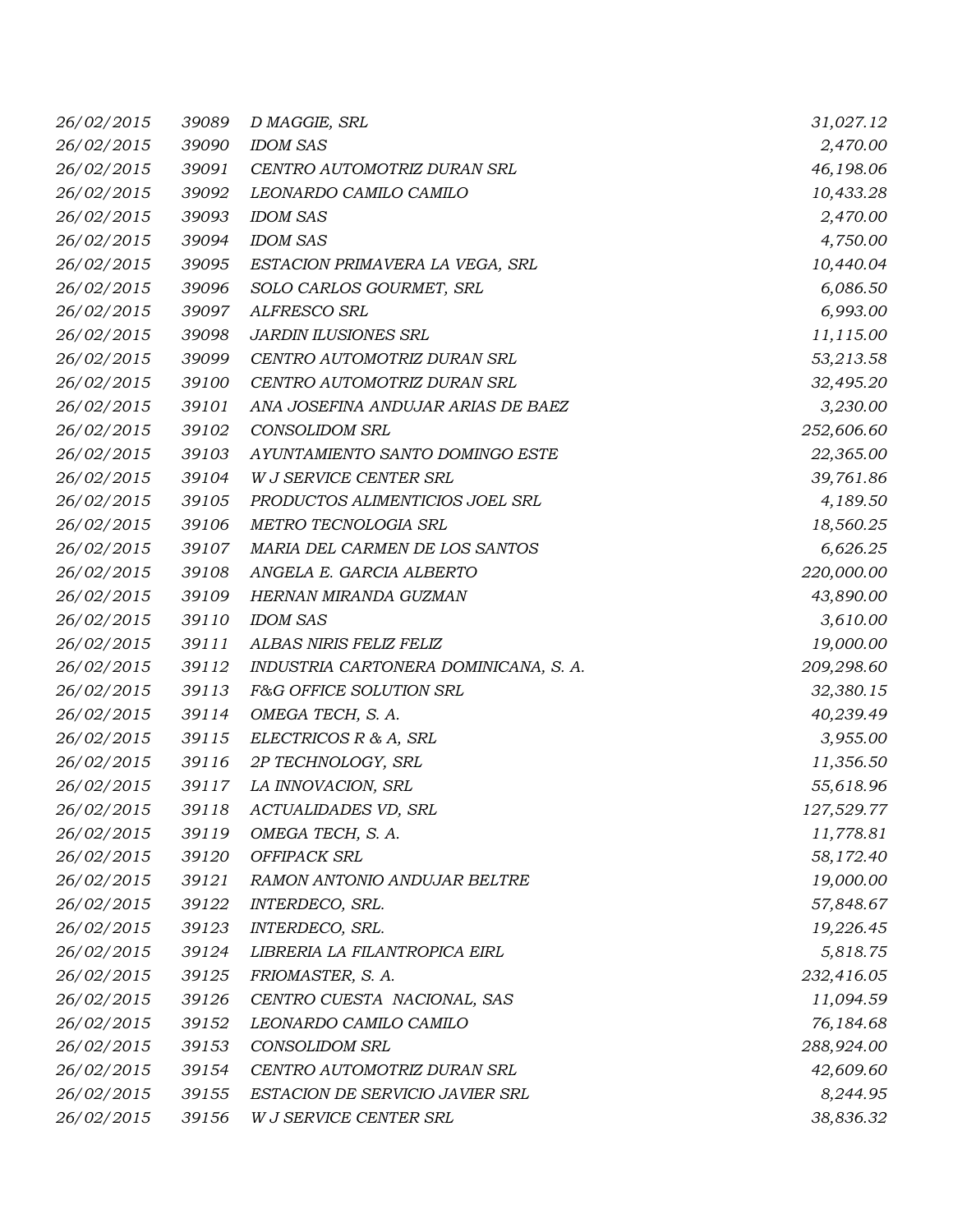|            |       | TOTAL RD\$                                    | 64,380,190.88 |
|------------|-------|-----------------------------------------------|---------------|
| 26/02/2015 | 39200 | ADMINISTRADORA DE RIESGOS DE SALUD HUMANO S A | 13,024,571.25 |
| 26/02/2015 | 39192 | VIAMAR, S. A.                                 | 19,668.48     |
| 26/02/2015 | 39191 | GRUPO EMPRESARIAL VIMONT, SRL                 | 1,345.00      |
| 26/02/2015 | 39190 | RADIOCENTRO, SRL                              | 630.15        |
| 26/02/2015 | 39189 | FERRETERIA POPULAR, SRL                       | 15,610.95     |
| 26/02/2015 | 39188 | CENTRO CUESTA NACIONAL, SAS                   | 17,055.34     |
| 26/02/2015 | 39187 | DONCELLA SRL                                  | 80,087.01     |
| 26/02/2015 | 39186 | PUERTAS AUTOMATICAS DOMINICANA SS EIRL        | 100,073.38    |
| 26/02/2015 | 39185 | E THREAN & CIA SRL                            | 38,737.71     |
| 26/02/2015 | 39184 | SYNTES S R L                                  | 44,087.94     |
| 26/02/2015 | 39183 | GLOBAL IMAGING PRODUCTS, SRL                  | 83,271.46     |
| 26/02/2015 | 39182 | CENTRO AUTOMOTRIZ DURAN SRL                   | 43,470.40     |
| 26/02/2015 | 39181 | CENTRO AUTOMOTRIZ DURAN SRL                   | 53,853.80     |
| 26/02/2015 | 39180 | ESTACION ISLA ESTADIO, SRL                    | 31,733.78     |
| 26/02/2015 | 39175 | INTERDECO, SRL.                               | 4,226.20      |
| 26/02/2015 | 39174 | BELTREZ DECORAUTO SRL                         | 25,425.00     |
| 26/02/2015 | 39173 | ELECTRICOS R & A, SRL                         | 18,826.03     |
| 26/02/2015 | 39172 | MARGRAF, SRL                                  | 1,560.20      |
| 26/02/2015 | 39171 | SANTO DOMINGO MOTORS COMPANY, S. A.           | 13,495.99     |
| 26/02/2015 | 39170 | LABORATORIO Y SERVICIO DIESEL G & E C X A     | 7,316.80      |
| 26/02/2015 | 39169 | PUBLI MASTER, EIRL                            | 12,339.60     |
| 26/02/2015 | 39167 | IMPORTADORA DOPEL, SRL.                       | 15,865.09     |
| 26/02/2015 | 39166 | CLIP INTERNACIONAL SRL                        | 4,237.50      |
| 26/02/2015 | 39165 | INDUSTRIAS BANILEJAS, SAS                     | 96,542.41     |
| 26/02/2015 | 39164 | SUPLIMED, SRL                                 | 33,538.97     |
| 26/02/2015 | 39163 | OFFIPACK SRL                                  | 79,416.40     |
| 26/02/2015 | 39162 | ESPECIALIDADES EN CARROCERIAS JG SRL          | 66,633.16     |
| 26/02/2015 | 39161 | ALAN E. PENA PENA                             | 191,823.10    |
| 26/02/2015 | 39160 | W J SERVICE CENTER SRL                        | 24,200.88     |
| 26/02/2015 | 39159 | <b>CONSOLIDOM SRL</b>                         | 268,740.30    |
| 26/02/2015 | 39158 | AYUNTAMIENTO DEL MUNICIPIO DE SANTIAGO        | 37,530.00     |
| 26/02/2015 | 39157 | SANTA MARTHA VILLAR BAEZ                      | 2,456.92      |

# *RELACION DE TRANSFERENCIAS DEBITOS MES DE FEBRERO 2015*

| <b>FECHA</b>      | NUM. | <b>DESCRIPCION</b>         | <i><b>VALOR RD\$</b></i> |
|-------------------|------|----------------------------|--------------------------|
| <i>03/02/2015</i> | 128  | CONSEJO DEL PODER JUDICIAL | 7.600.00                 |
| <i>04/02/2015</i> | 129  | <i>YUNIOR ALCANTARA</i>    | <i>15.000.00</i>         |
| <i>09/02/2015</i> | 130  | JUAN C. MALDONADO CRUZ     | 1.800.00                 |